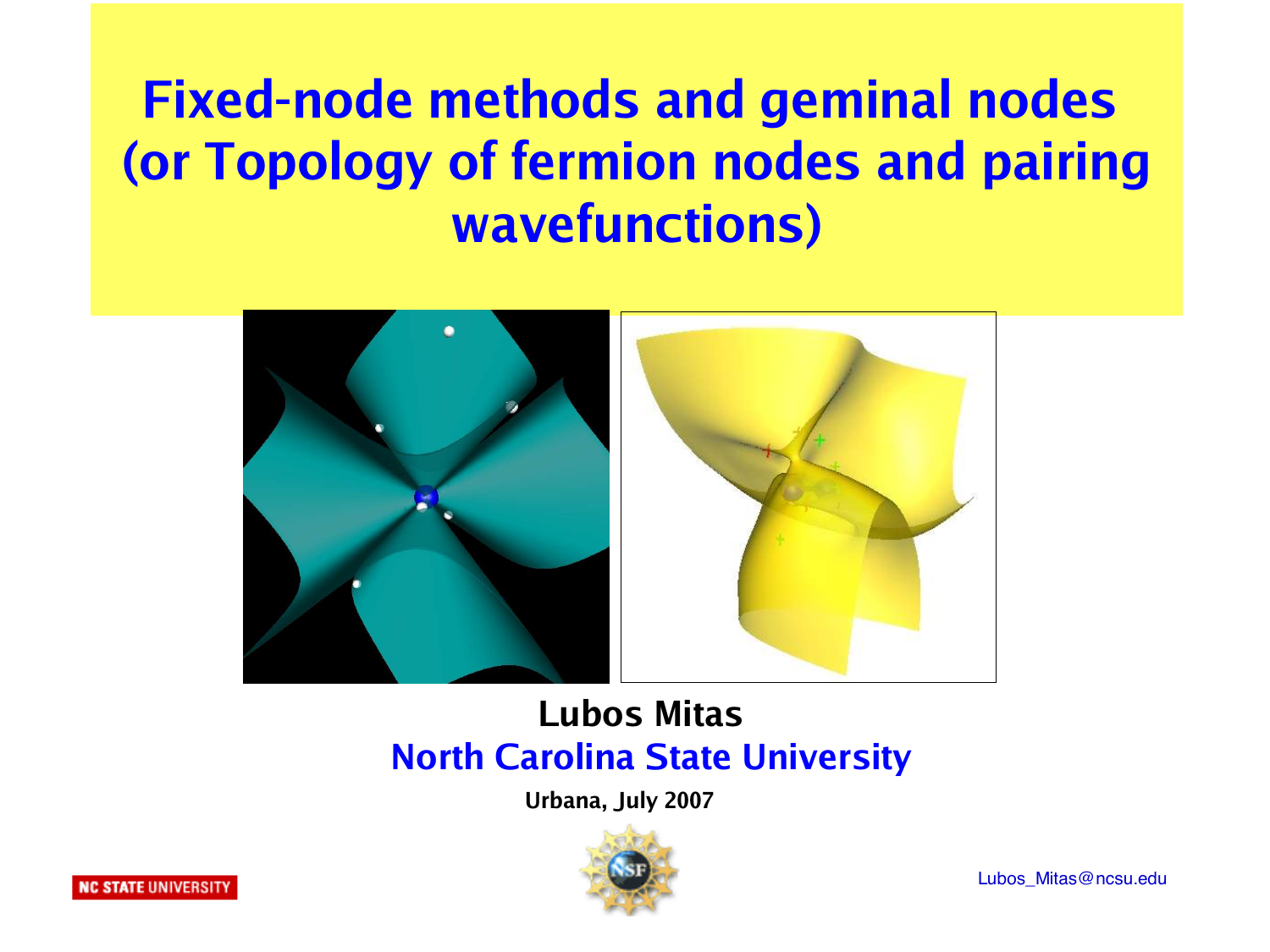## **Hmmm, fermion nodes**

**Fermion nodes is a challenging, rather advanced topic. Why ?**

- **essentially the only key approximation for QMC to scale as a low-order polynomial in the number of particles**
- **different ideas, tools and language from typical electronic structure**
- **seem hopelessly complicated, difficult to improve, unsolved problem**

**but**

- **recently, some progress in understanding the properties of f.n.**
- **a few ideas and successes how to improve the nodes of wavefunctions**

**- perhaps even fundamental connections with physical properties** Lubos Mitas@nc su.edu **NC STATE UNIVERSITY**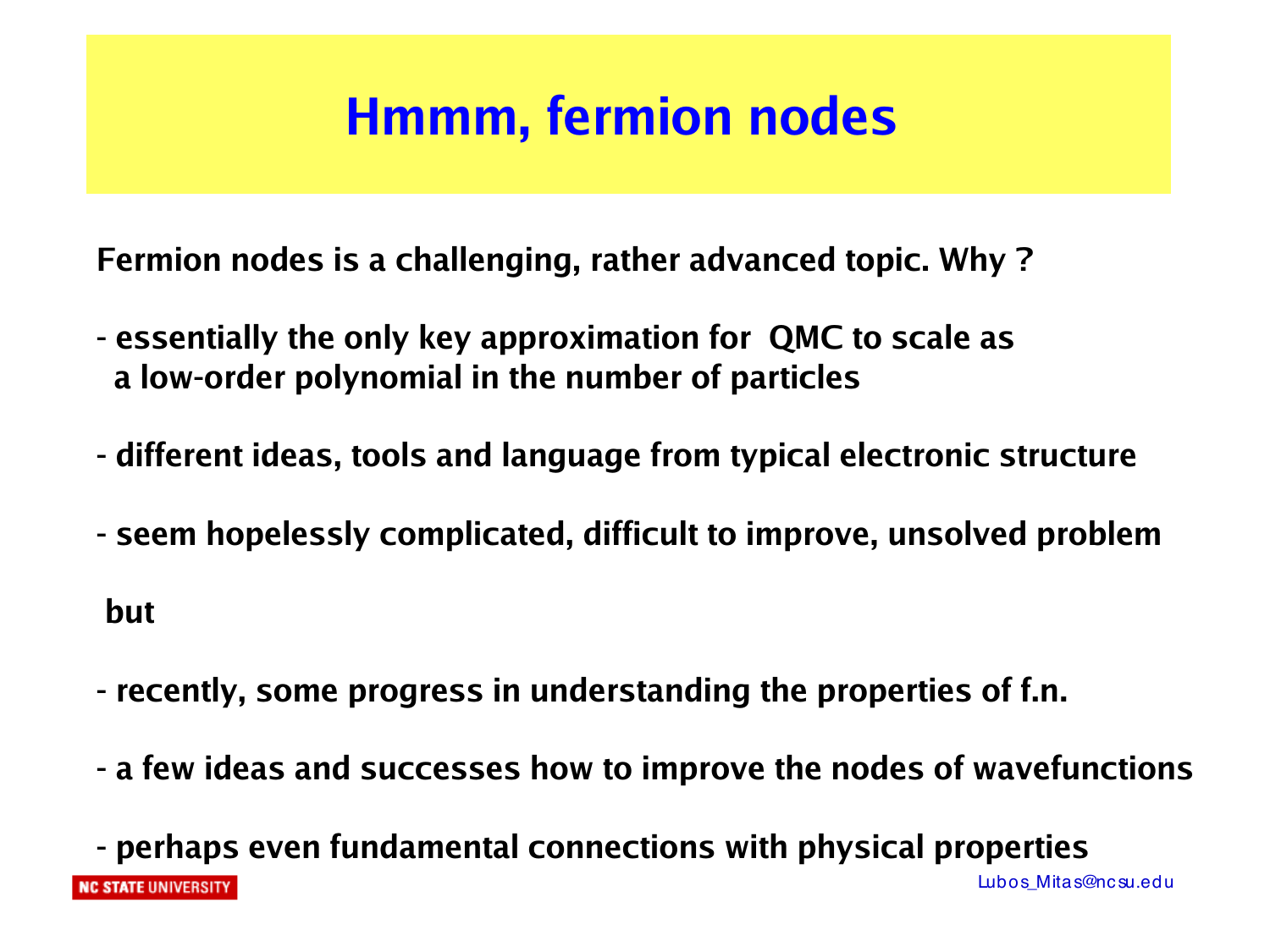# **Outline of this talk**

- **fermion sign problem and fixed-node approximation, toy model**
- **beyond fixed-node approximation: accuracy!**
- **properties of fermion nodes**
- **fermion nodes and nodal cells: importance of topology**
- **two-nodal cells of generic fermionic ground states**
- **single-particle vs pairing orbital wavefunctions**
- **relevance of pfaffians and their properties**
- **pfaffian calculations**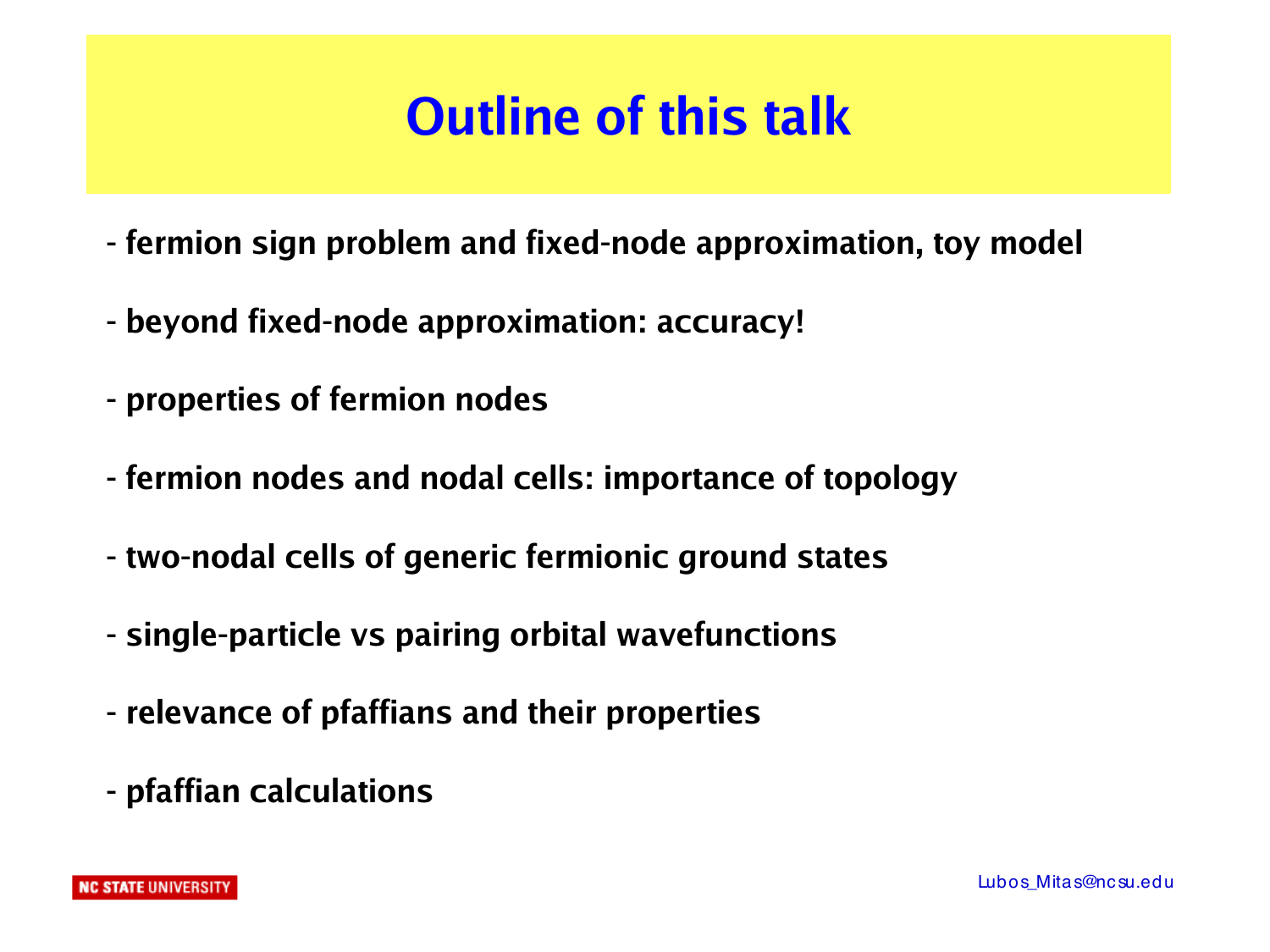## **DMC method in a nutshell**

**DMC is a stochastic realization of projection of the (ground) state in imaginary time (projection parameter)**

 $\psi$  (**R**, *t*)=exp(-*tH*) $\psi_T$ (**R**)

 $-\partial_t \psi(\mathbf{R},t) = H \psi(\mathbf{R},t)$ 

$$
\psi(\boldsymbol{R},t+\tau) = \int G(\boldsymbol{R},\boldsymbol{R}^{\prime},\tau)\psi(\boldsymbol{R}^{\prime},t)d\boldsymbol{R}^{\prime}
$$

**Wave function can be sampled and the equation solved by interpreting the Green's functions as a transition probability density: simulation of an equivalent stochastic process -> essentially an exact mapping**

NC STATE UNIVERSITY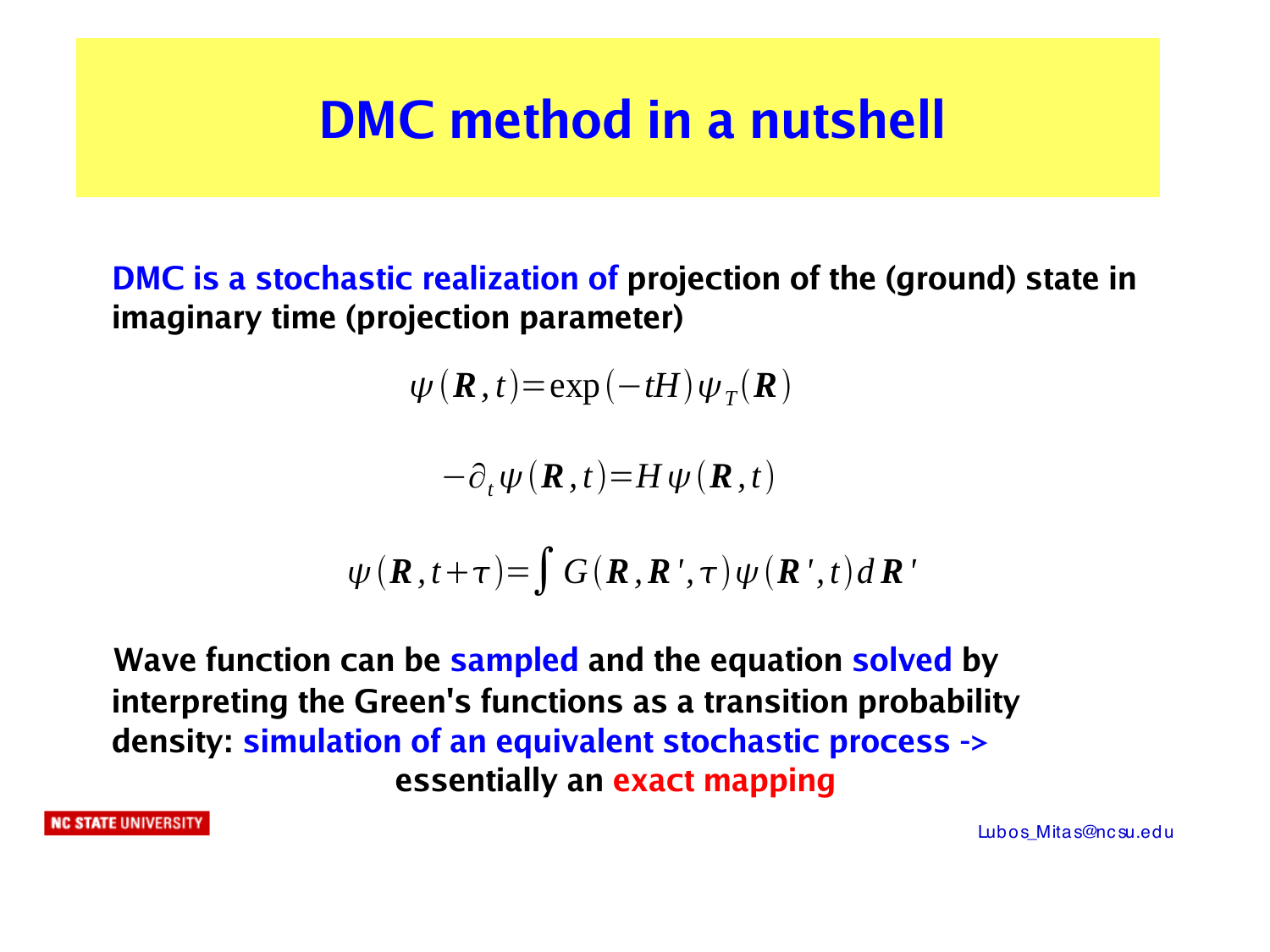## **Toy model: 1D harmonic oscillator**

$$
V(x)=x^2
$$



**NC STATE UNIVERSITY**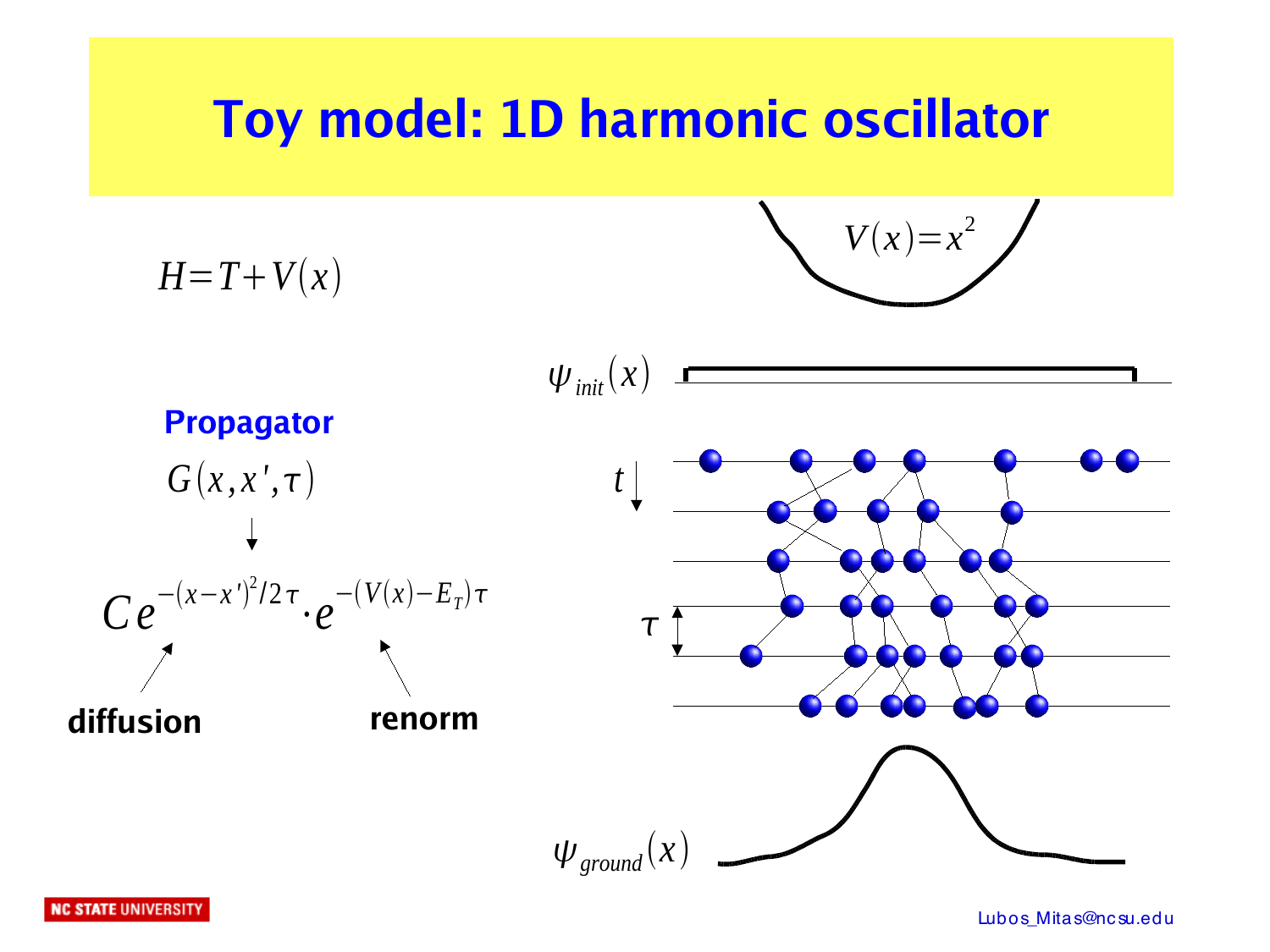## **But wavefunctions is both + and -: statistics suffers from the fermion sign problem**

**Naïve approach for fermionic wave functions: decompose to + and -**

 $\psi_T$ **(***R*) =  $\psi_T^+$ **(***R***) –**  $\psi_T^-$ **<b>(***R*)  $-\partial_t \psi^+({\bf R},t) = H \psi^+({\bf R},t)$  $-\partial_t \psi^{-1}(\mathbf{R}, t) = H \psi^{-1}(\mathbf{R}, t)$ 

**Unfortunately, + and - components converge independently to the lowest energy solution (which is bosonic) because Schr. eq. is linear!**

$$
\int \prod_{t \to \infty} \sqrt{e^{-t} \left( \mathbf{R}, t \right) - \lim_{t \to \infty} \psi^{\dagger}(\mathbf{R}, t)} \propto \exp[-(E_{Fermi} - E_{Boson})t]
$$

**Fermion "signal" decays exponentially quickly into a bosonic "noise"**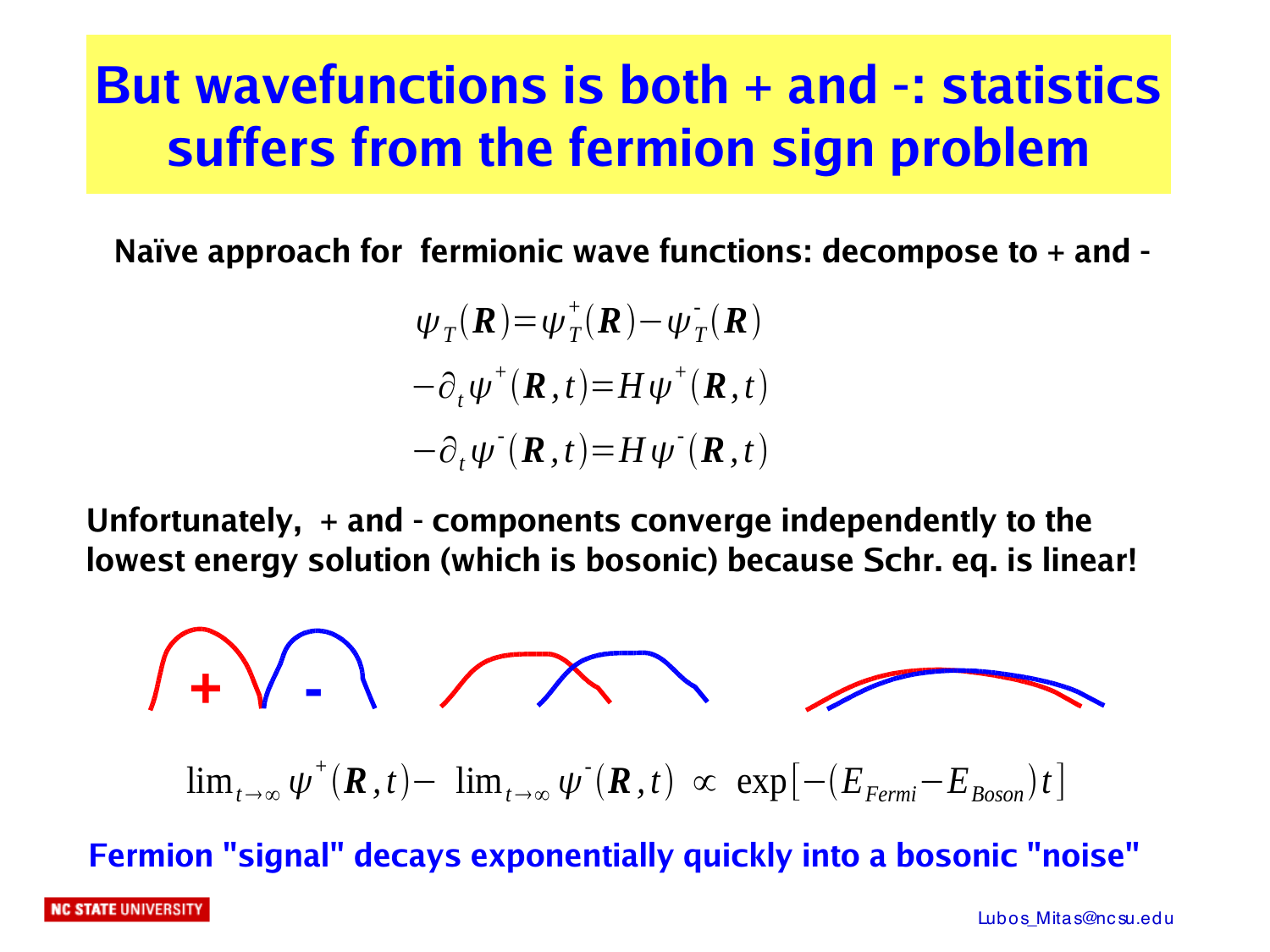## **Importance sampling and fixed-node diffusion Monte Carlo (FNDMC)**

$$
f(\mathbf{R}, t+\tau) = \int G^*(\mathbf{R}, \mathbf{R}', \tau) f(\mathbf{R}', t) d\mathbf{R}'
$$
  

$$
f(\mathbf{R}, t) = \psi_T(\mathbf{R}) \phi(\mathbf{R}, t), \qquad \psi_T = \psi_{HF} e^{U_{corr}} = det \{\phi_\alpha\} det \{\phi_\beta\} e^{U_{corr}}
$$
  

$$
f(\mathbf{R}, t \to \infty) \propto \psi_T(\mathbf{R}) \phi_{ground}(\mathbf{R}) \qquad G^*(\mathbf{R}, \mathbf{R}', \tau) = \frac{\langle \mathbf{R} |\exp(-\tau H)| \mathbf{R}' \rangle}{\psi_T(\mathbf{R}') \psi_T^{-1}(\mathbf{R})}
$$

Fermion node: (3N-1)-dimen. hypersurface defined as  $\phi\left(r_{1},r_{2},...,r_{N}\right)\text{=}0$ 

**Fixed-node (FN) approximation:**  $f(\mathbf{R}, t)$  > 0

- **antisymmetry (nonlocal) replaced by a boundary (local)**
- **exact node implies recovering exact energy (in polynomial time)**

**Accuracy quite high: energy differences within a few % of experiment IC STATE** UNIVERSITY Lubos\_Mitas@nc su.edu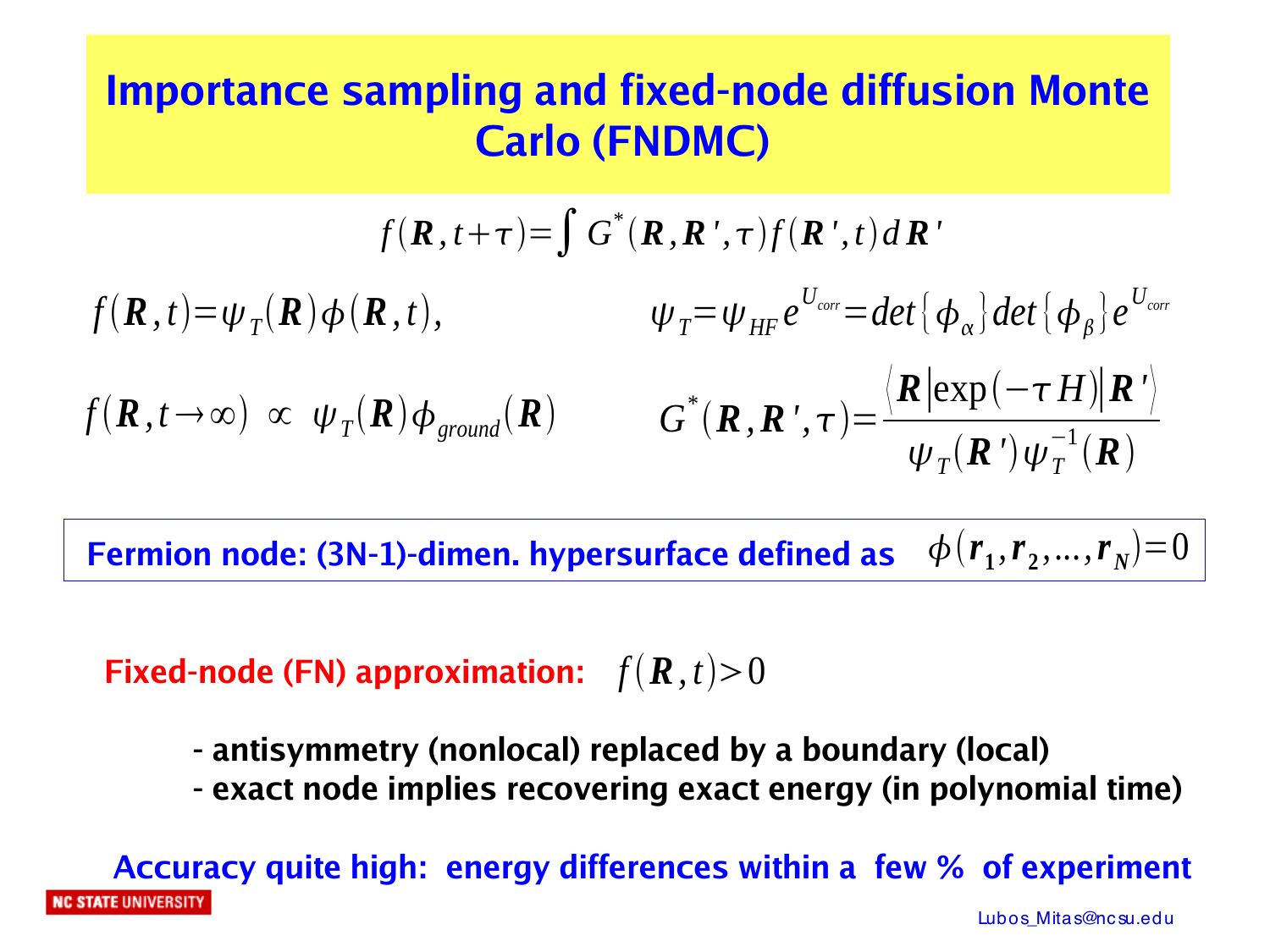## **Fermion node toy model: excited state of harmonic oscillator**

$$
V(x)=x^2
$$

 $H=T+V(x)$ 



**NC STATE UNIVERSITY** 

**Assuming you know where the node is!**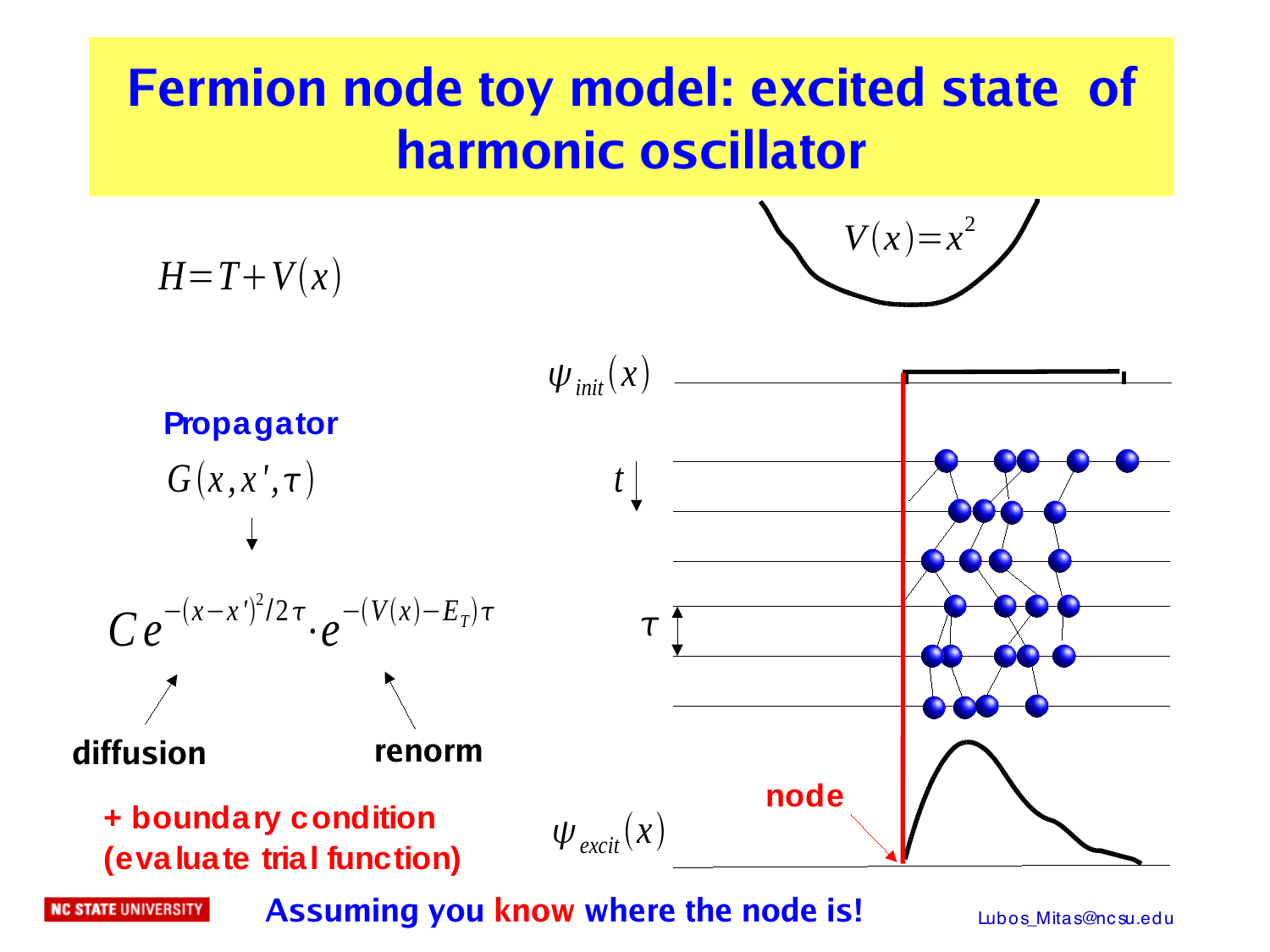## **Propagator with importance sampling using a trial function**

$$
f(\mathbf{R}, t+\tau) = \int G^*(\mathbf{R}, \mathbf{R}', \tau) f(\mathbf{R}', t) d\mathbf{R}'
$$
  
\n**Propagator**  $G^*(\mathbf{R}, \mathbf{R}', \tau) = \frac{\langle \mathbf{R} | \exp(-\tau H) | \mathbf{R}' \rangle}{\psi_T(\mathbf{R}') \psi_T^{-1}(\mathbf{R})}$   
\n**which for a small time slice tau is**  
\n $G(R, R', \tau) = C \exp[-(R - R' - \tau \nabla \ln \psi_T(R'))^2 / 2 \tau] \times \exp[-(E_L(R) + E_L(R') - 2E_T) \tau / 2] + O(\tau^3)$ 

where  $E_{L}(R) \!=\! [H \psi_{T}(R)]/\psi_{T}(R)$  is the local energy

**- node naturally enforced by divergence of the drift at the node**

#### **NC STATE UNIVERSITY**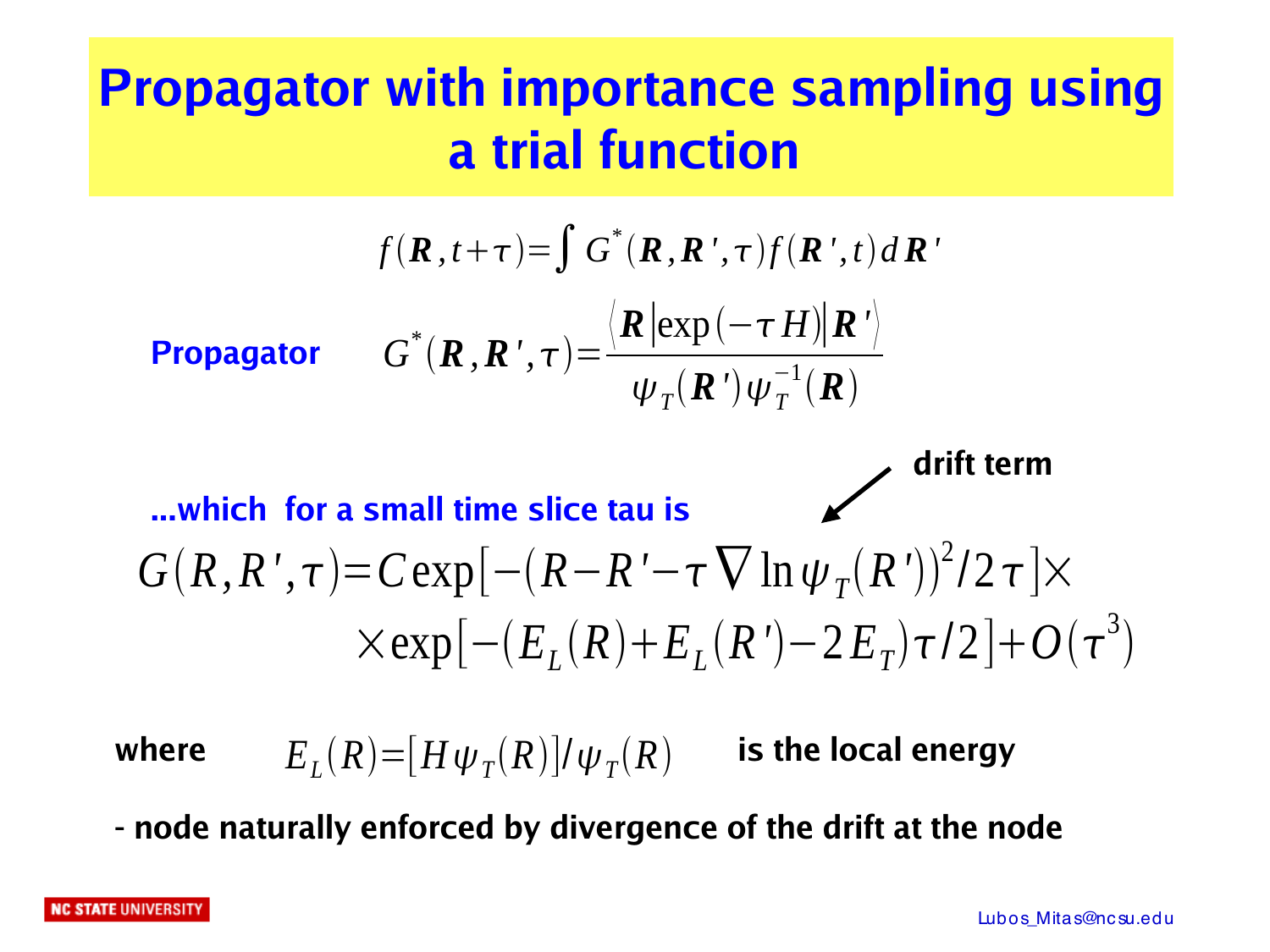## **Role of drift in the fixed-node DMC walker evolution: pushes away from the node**

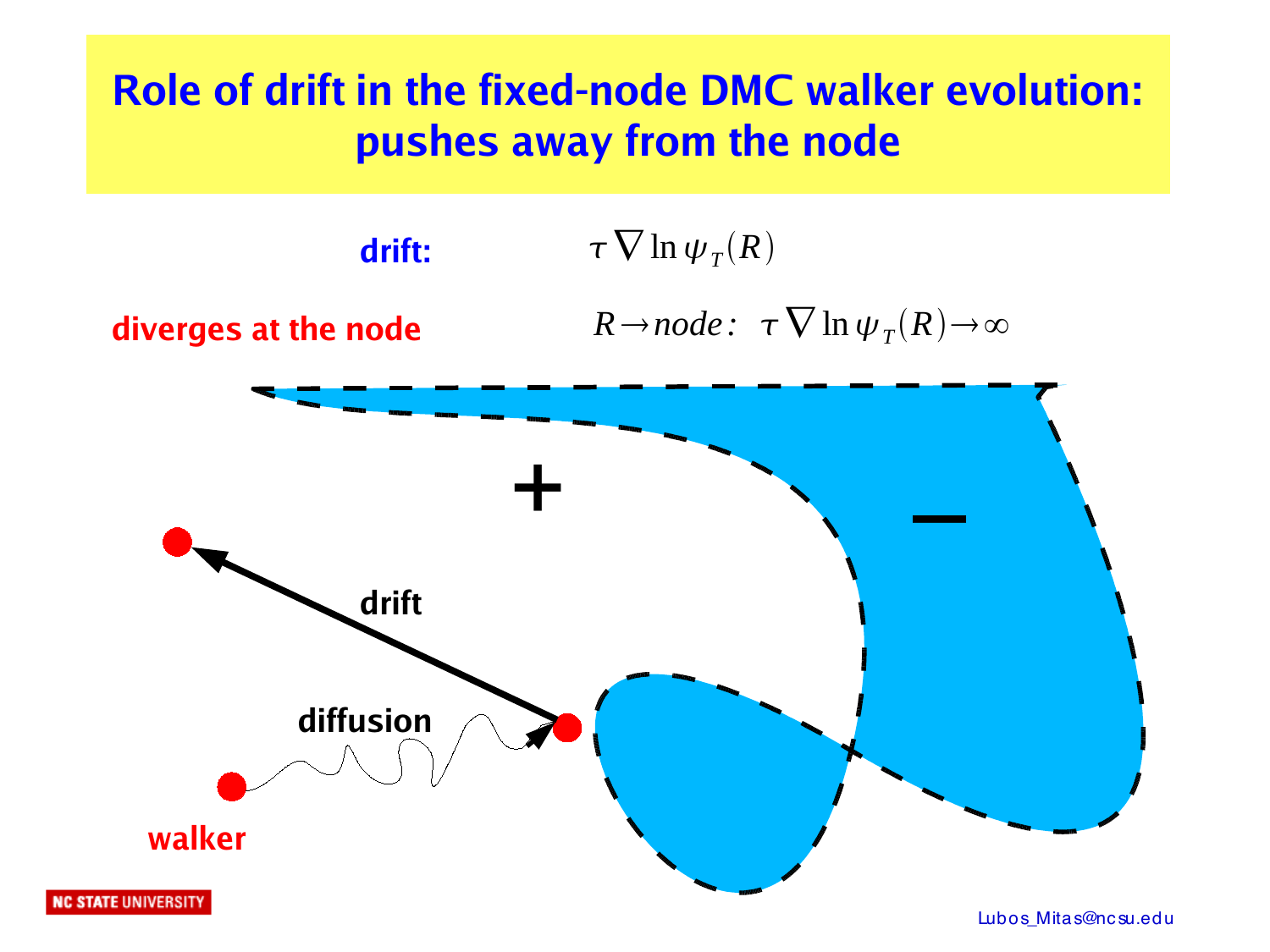## **Fixed-node approximation (assumes that reasonably accurate nodes can be constructed)**

- **bosonization of the fermionic problem**
- **important (funadmental) approximation:**

**antisymmetry -> boundary condition (nonlocal) (local)**

- **fermion node is (3N-1)-dim hyper surface:**
	- **easy to enforce (check the sign of the determinant)**
- **difficult to parametrize with arbitrary accuracy (more on that later)**

**Green surface: 3D cut of 59-dimensional fermion node hypersurface**

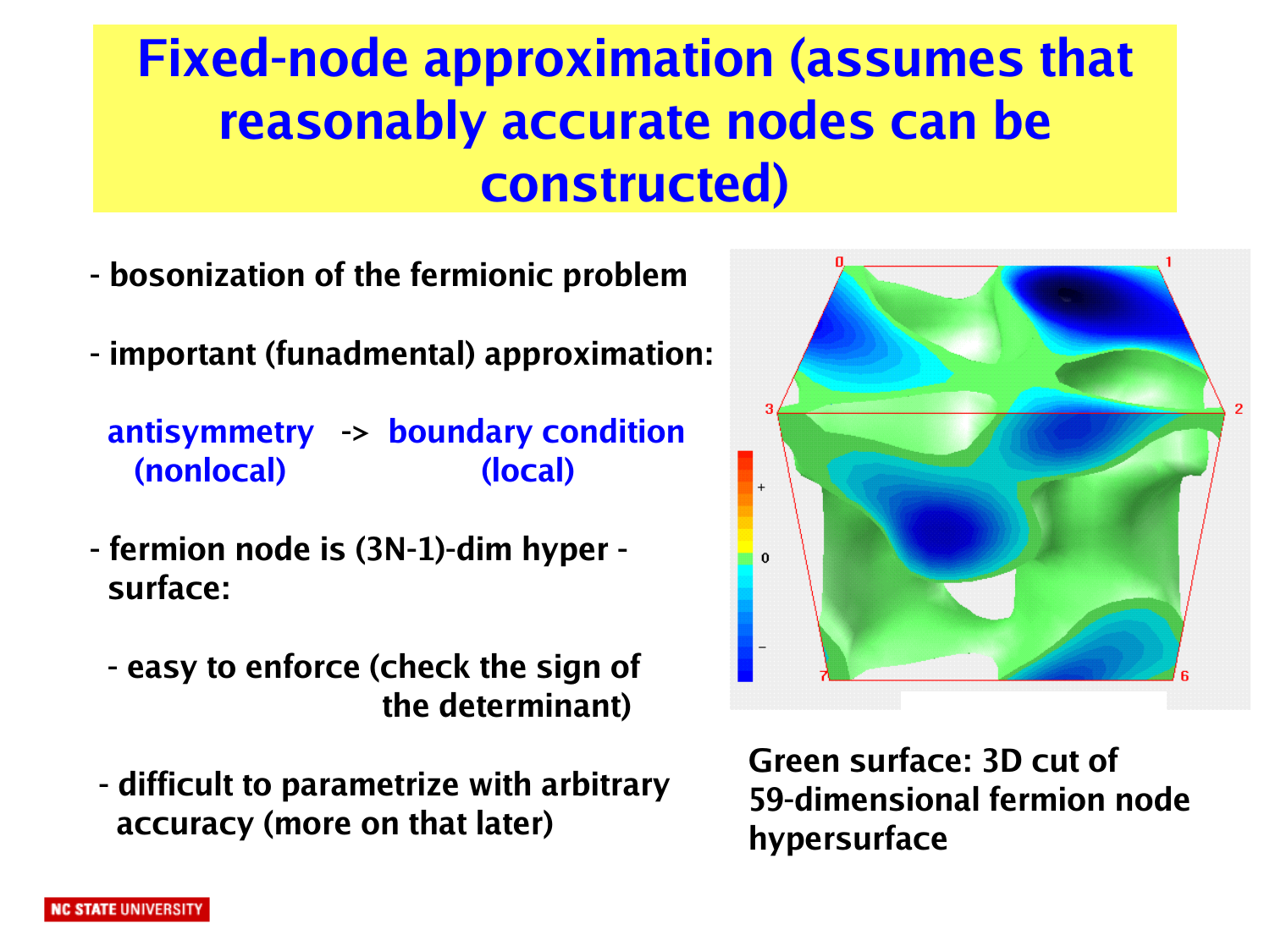## **Beyond the fixed-node DMC: higher accuracy needed for magnetism, superconductivity, etc**



**Methods which work here ??? (beyond the fixed-node ...)**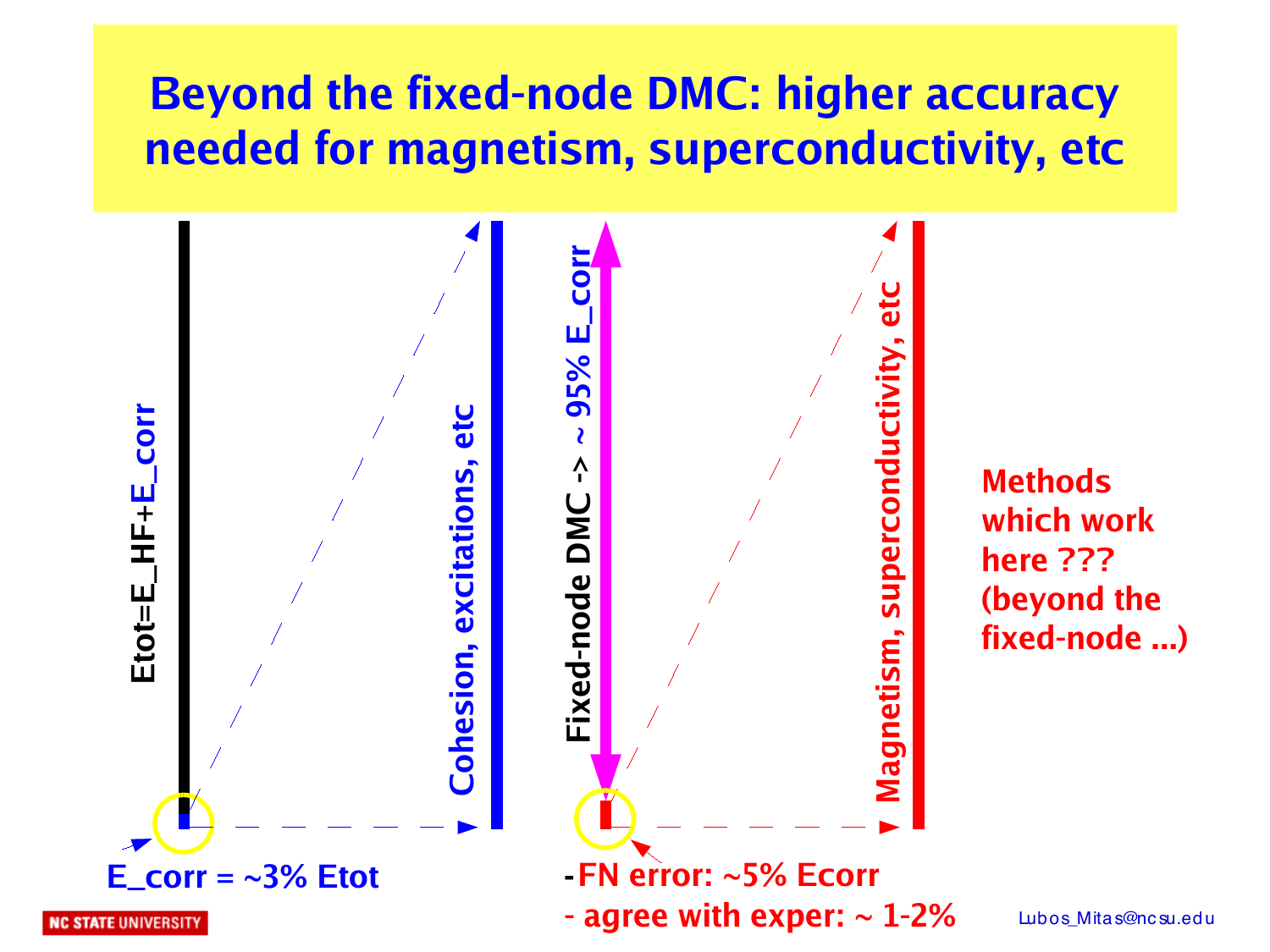## **Fermion node: manifold of configurations for which the wave function vanishes Key approximation in quantum Monte Carlo**

**QMC solves the Schrodinger eq.**  
\n
$$
f(\mathbf{R}, t + \tau) = \int G^*(\mathbf{R}, \mathbf{R}', \tau) f(\mathbf{R}', t) d\mathbf{R}'
$$
\n
$$
f(\mathbf{R}, t \to \infty) = \psi_{\text{Trial}}(\mathbf{R}) \phi_{\text{ground}}(\mathbf{R})
$$

Fixed-node approximation:  $f(\boldsymbol{R}, t)$ >0 (boundary replaces antisymmetry)

 $\phi(r_1, r_2, ..., r_N) \! = \! 0$  (DN-1)-dimen. hypersurface

 **Exact node -> exact energy in polynomial time**

#### **Find the exact node, in general: difficult multi-D many-body problem!**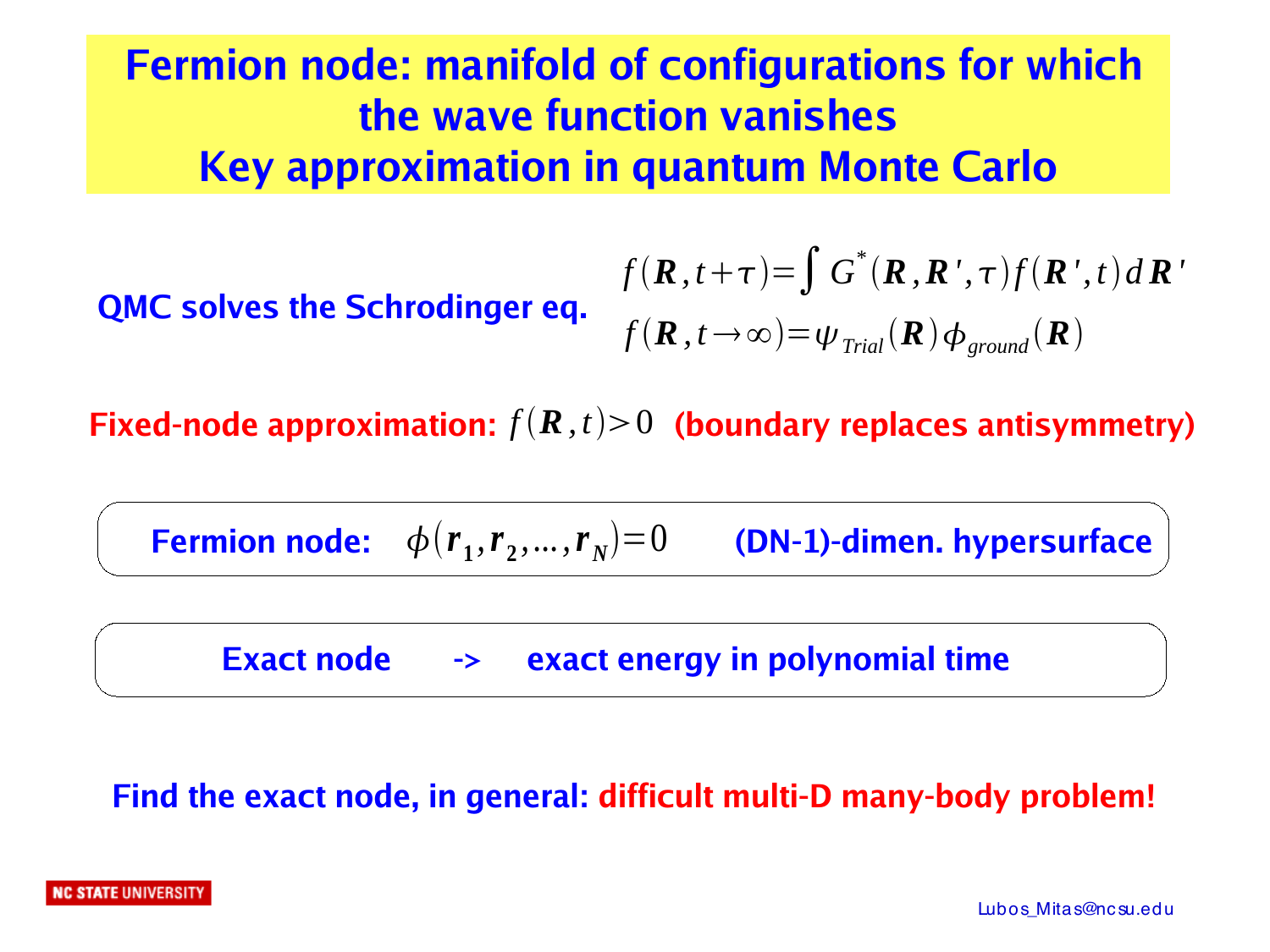## **Antisymmetry/fermion sign problem and fixed-node approximation: strategies to deal with the nodes**

- **"Sample-it-out": nodal realease (Ceperley '80s)**
	- **walker pairing algorithms (Kalos '90s)**
	- **transform into another space (Hubbard -Stratonovitch) ...**

### **"Capture the nodes/physics":**

- **more sophisticated wavefunctions**
- **backflow**
- **pair orbitals, pfaffians, ...**

| "Understand the nodes": - general properties |                                  |
|----------------------------------------------|----------------------------------|
|                                              | - cases of exact nodes (special) |
|                                              | - way to describe, simplify      |
|                                              | - new insights, something more   |
|                                              | fundamental (?)                  |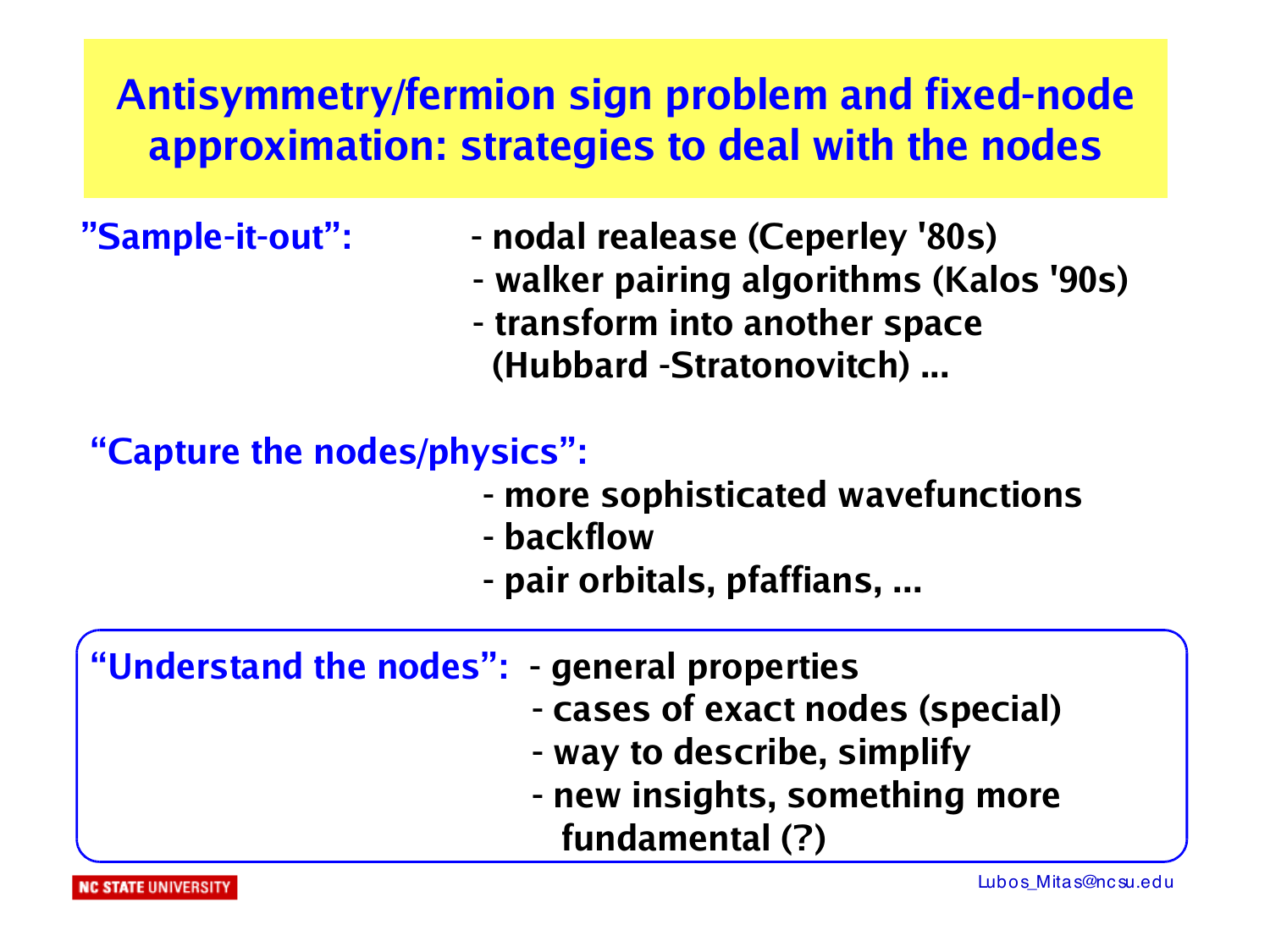## **Focus on fermion nodes: How much do we know ?**

 $\phi\left(r_{1}, r_{2},..., r_{N}\right) = 0 \ \rightarrow \ \textbf{(DN-1)-dim.}$  smooth manifold divides the space  **into cells/domains with constant wf. sign ("+" or " - ")**

- **1D systems, ground state node known exactly: N! domains**
- **3D, special cases of 2e,3e atoms known exactly: 2 domains**

 **Tiling property for nondegenerate ground states (Ceperley '92): Let**  $G(R_0) \rightarrow nodal$  *cell domain around*  $R_0$  *P*  $\rightarrow$  *particle permutation* **Can show that**  $\sum_{P} P[G(R_0)] =$  *whole configuration space* 

 **However, it does not say how many domains are there ??? But that is the key question: the nodal topology! Also, we want to know:**

- **accurate nodal shapes ? how complicated are they ?**
- **- nodes <-> types of wavefunctions ?**
- **- nodes <-> physical effects ?**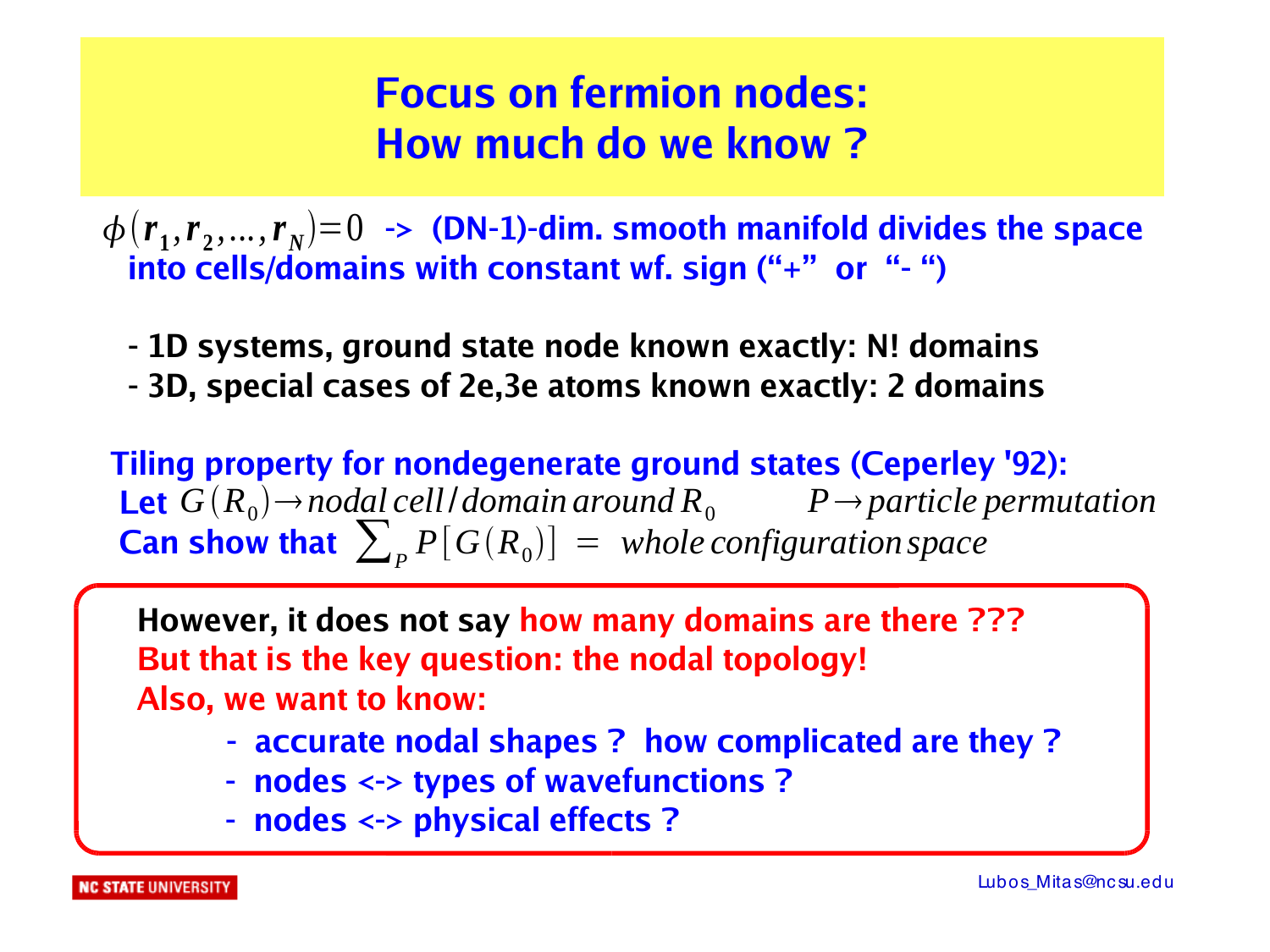## **Conjecture: for d >1 ground states have only two nodal cells, one "+" and one "-"**

 **Numerical proof: 200 noninteracting fermions in 2,3D (Ceperley '92):**

For a given  $\boldsymbol{\phi}(\boldsymbol{R})$  find a point such that triple exchanges connect all **the particles into a single cluster: then there are only two nodal cells**



 **(Why ? Connected cluster of triple exchanges exhausts all even/odd permutations + tiling property -> no space left)**

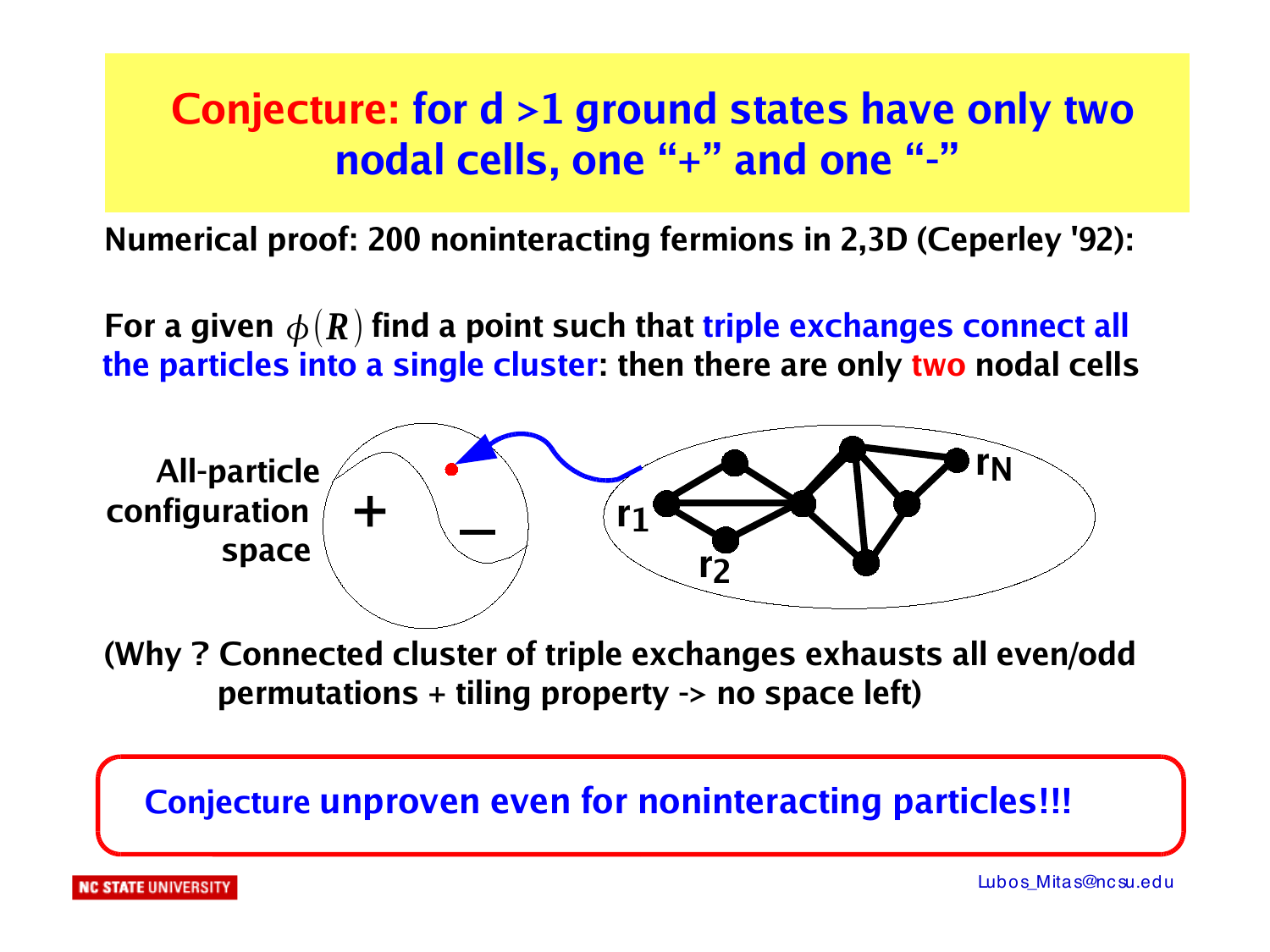**Explicit proof of two nodal cells for spin-polarized noninteracting 2D harmonic fermions of any size: Step 1 -> Wavefunction factorization**

*y*

*3*

**Place fermions on a Pascal-like triangle**

 $M$  lines ->  $N_{\scriptscriptstyle M}{=} (M{+}1)(M{+}2)/2$  fermions (closed shell)

**Wavefunction factorizes by "lines of particles":**

=*<sup>M</sup>*−<sup>1</sup> 1,...*,N<sup>M</sup>* /*I*<sup>1</sup> ∏*<sup>i</sup><sup>j</sup> i, j*∈*I* 1 *yj*−*y<sup>i</sup>* ∏<sup>1</sup>*k*≤*<sup>M</sup> k*−<sup>1</sup> *nk* 1 ... *<sup>M</sup>*−<sup>1</sup> *<sup>M</sup> <sup>M</sup>* 1,.*.,NM*=*Cgauss det*[1, *x , y , x* 2 *, xy , y* 2 *,*...]= *1 2* **lines coords** *x* **particle coords**

#### **Factorizable along vertical, horizontal or diagonal lines, recursive.**

**NC STATE UNIVERSITY**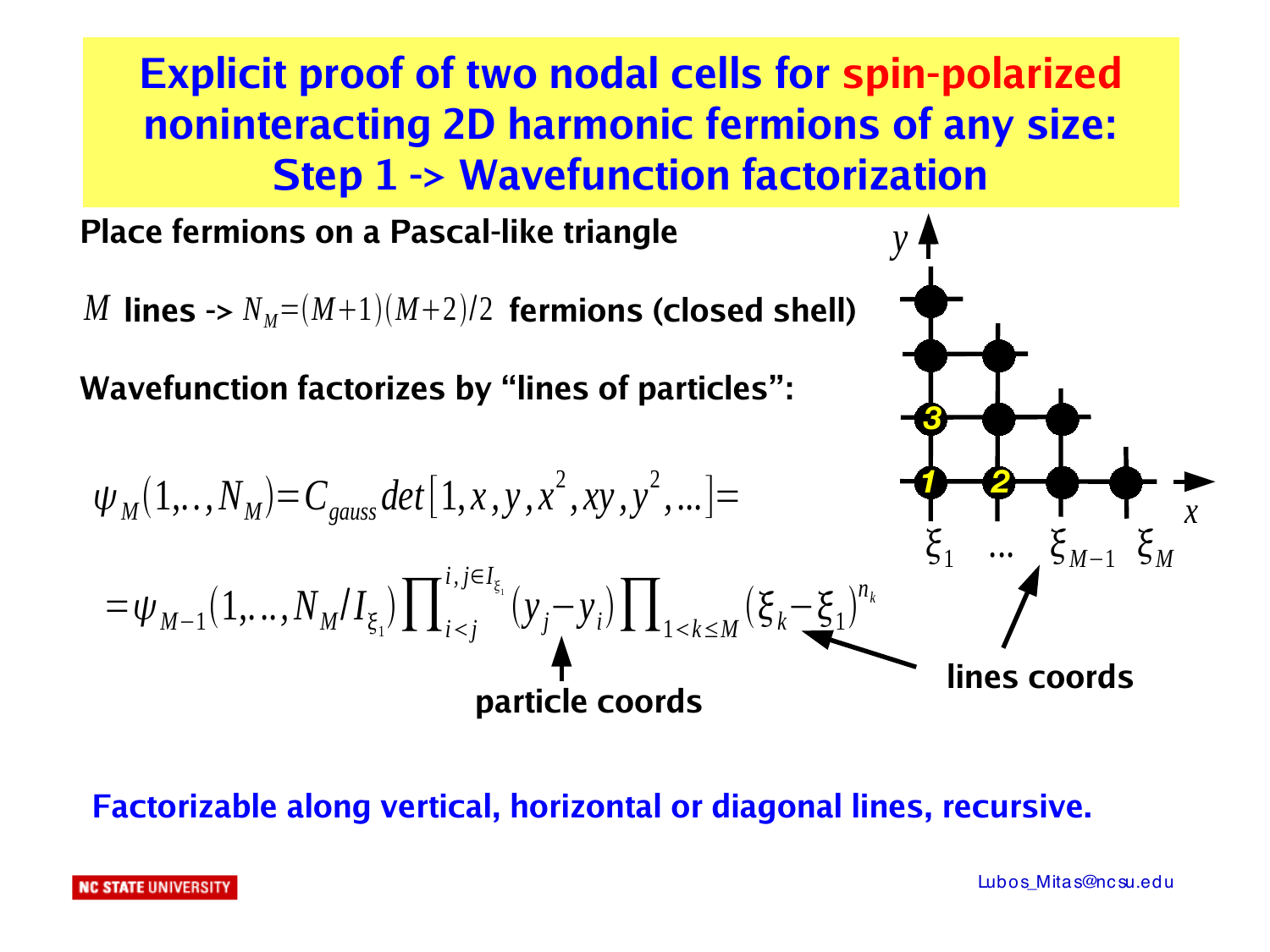### **Explicit proof of two nodal cells for spin-polarized harmonic fermions: Step 2 -> Induction**



**Therefore all particles connected, any size. Q.E.D.**

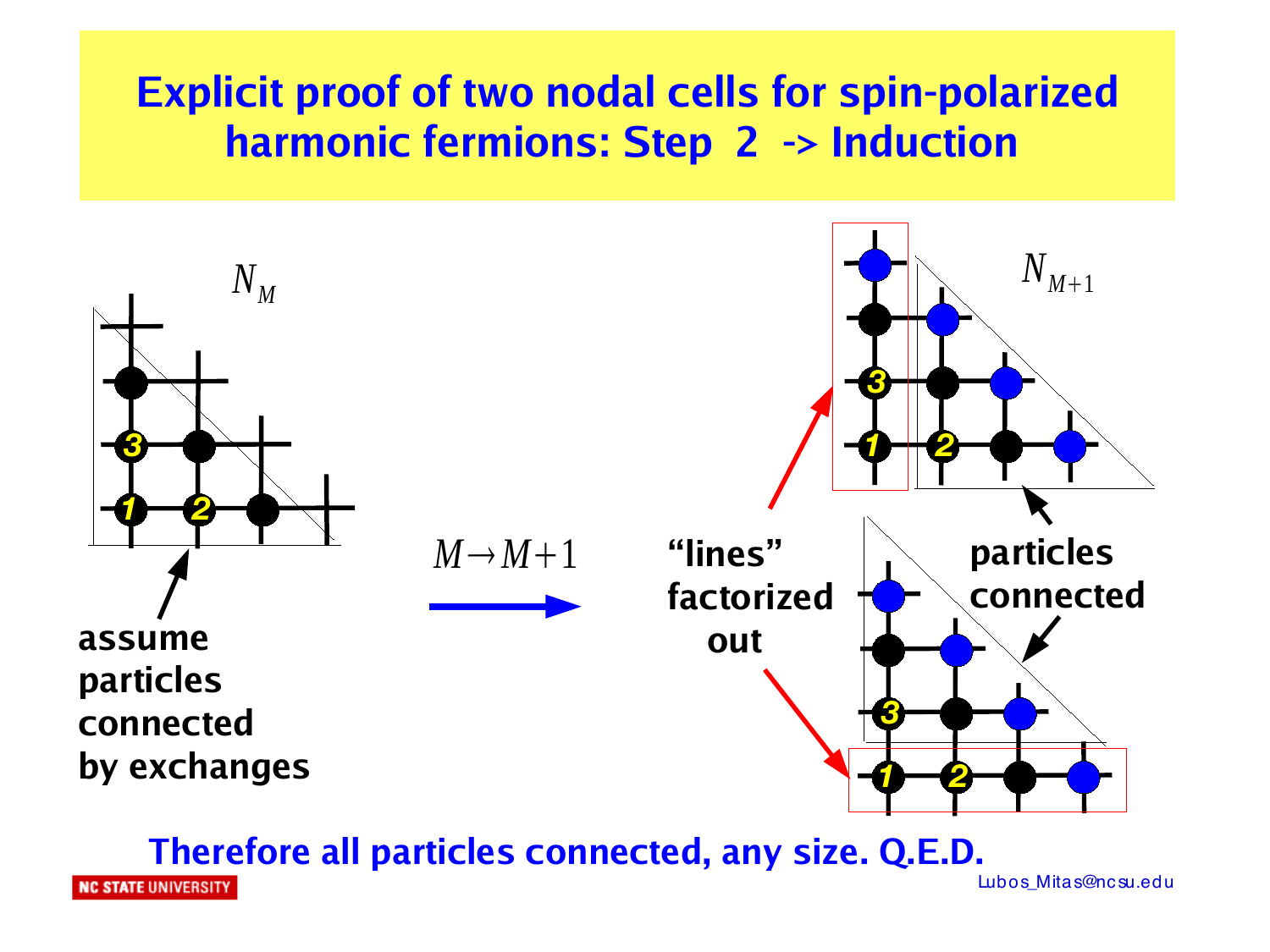## **The key points of the proof generalize to other paradigmatic models and arbitrary d>1**

**True for any model which transforms to homog. polynomials!**

- fermions in a periodic box  $\phi_{nm}(x, y) = e^{i(nx+my)} = z^n w^m$  **2D, 3D**

- **fermions on a sphere surface**   $Y_{lm}(\theta, \phi) = (\cos \theta)^n (\sin \theta e^{i\phi})^m$
- **fermions in a box**  $\phi_{nm}(x, y) = \sin(x) \sin(y) U_{n-1}(p) U_{m-1}(q)$

**homeomorphic variable map:**  $p = cos(x), q = cos(y) \rightarrow p^m q^n$ 

**Works for any d>1: factorization along lines, planes, hyperplanes!**

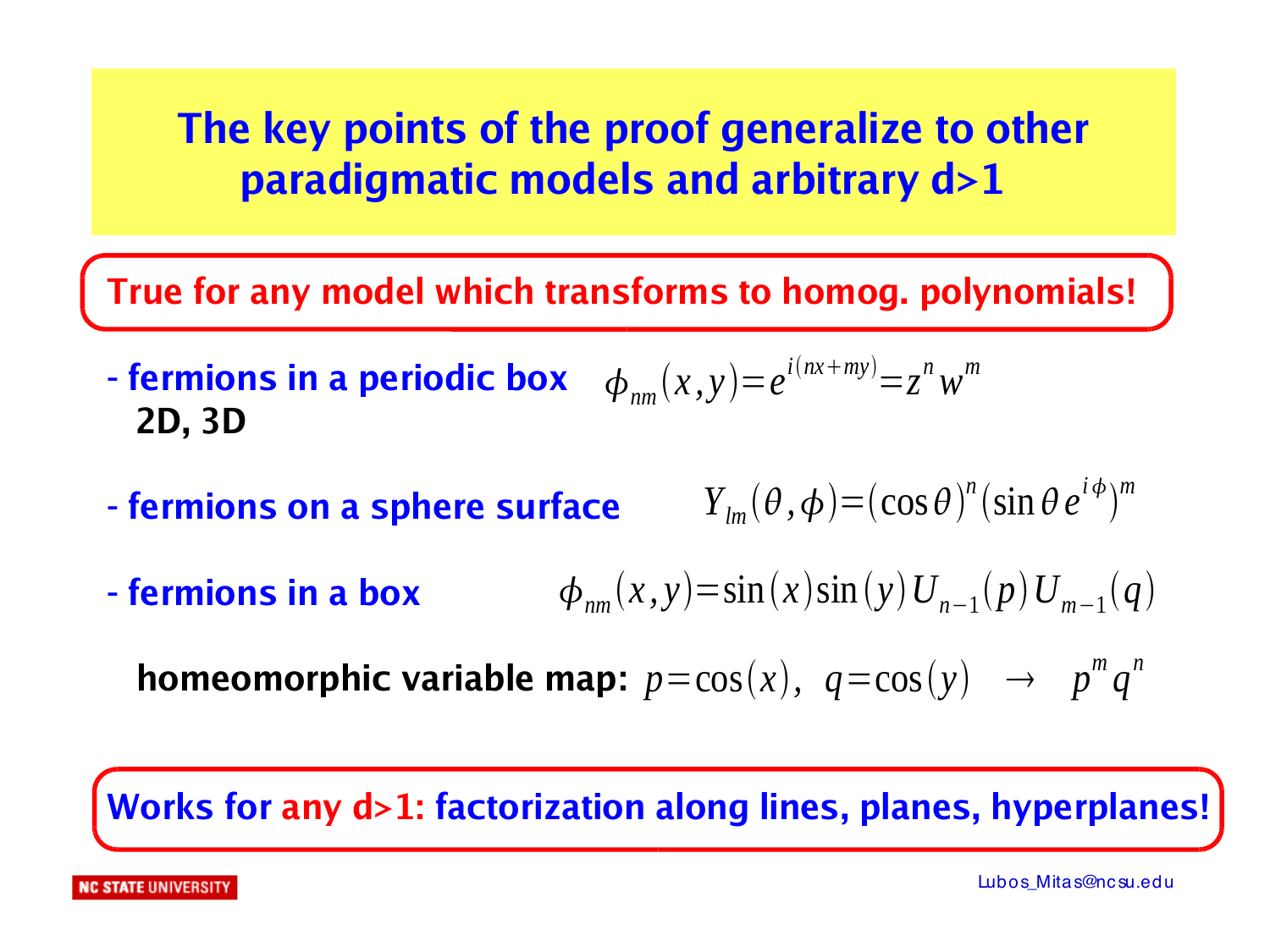## **Two nodal cells theorem: generic (and fundamental) property of fermionic ground states of many models**

**Two nodal cells theorem. Consider a spin-polarized system with a closed-shell ground state given by a Slater determinant times an arbitrary prefactor (which does not affect the nodes)**

 $\psi_{\text{exact}} = C(1, \ldots, N) \det \{ \phi_i(j) \}$ 

Let the Slater matrix elements be monomials  $x_i^{\,n} y_i^{\,m} z_i^{\,l} ...$ **of positions or their homeomorphic maps in d>1.**

**Then the wavefunction has only two nodal cells.**

**Can be generalized to some open shells, to nonpolynomial cases such as HF wavefunctions of atomic states, etc.** 

**C STATE** UNIVERSITY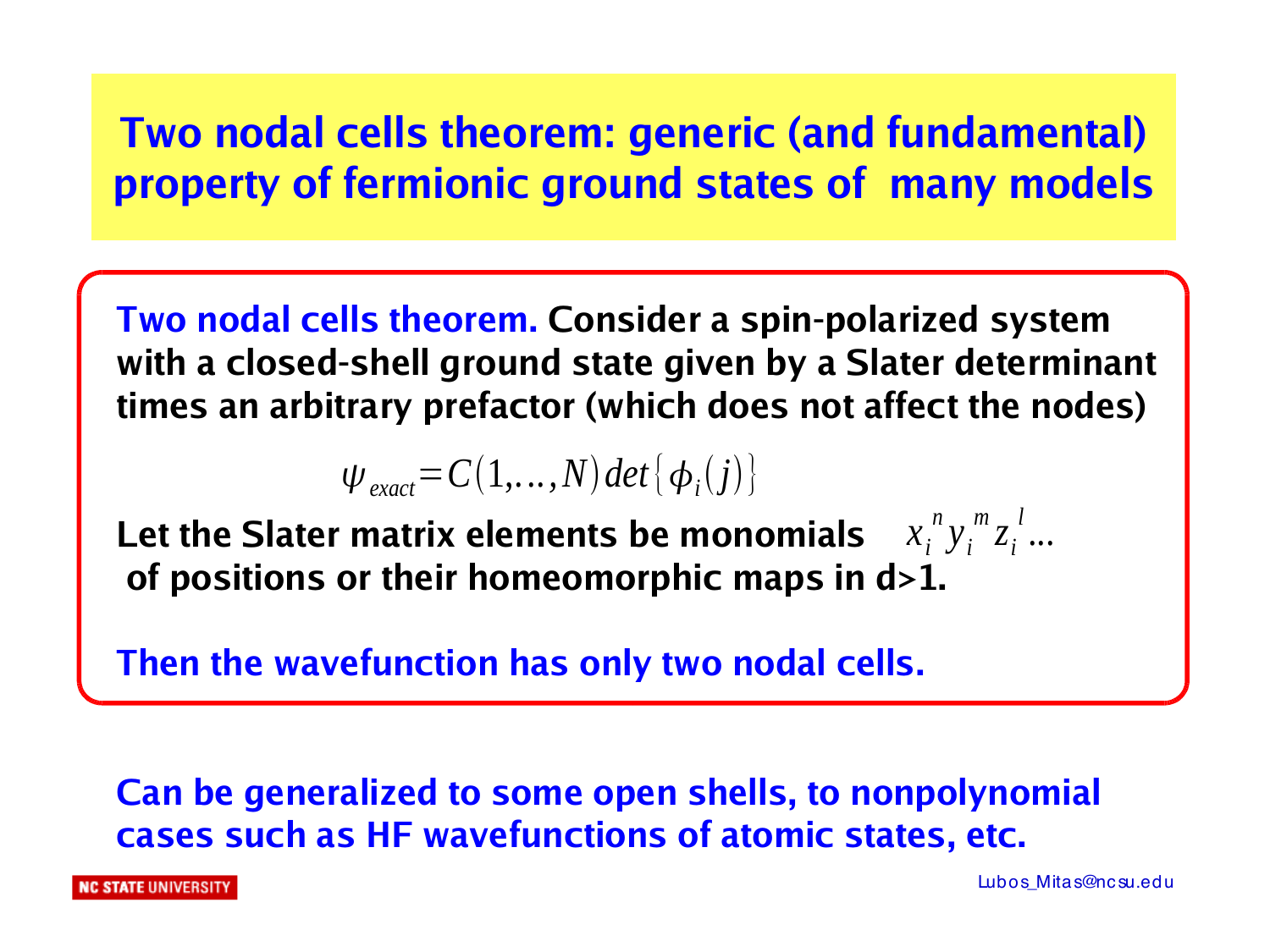## **What if matrix elements are not monomials ? Atomic states (different radial factors for subshells): Proof of two cells for nonint. and HF wavefunctions**

**- position subshells of electrons onto spherical surfaces:**

$$
\psi_{HF} = \psi_{1s} \psi_{2s2p^3} \psi_{3s3p^3d^5} \dots
$$

**- exchanges between the subshells: simple numerical proof up to size 15S(1s2s2p33s3p33d5) and beyond (n=4 subshell)**

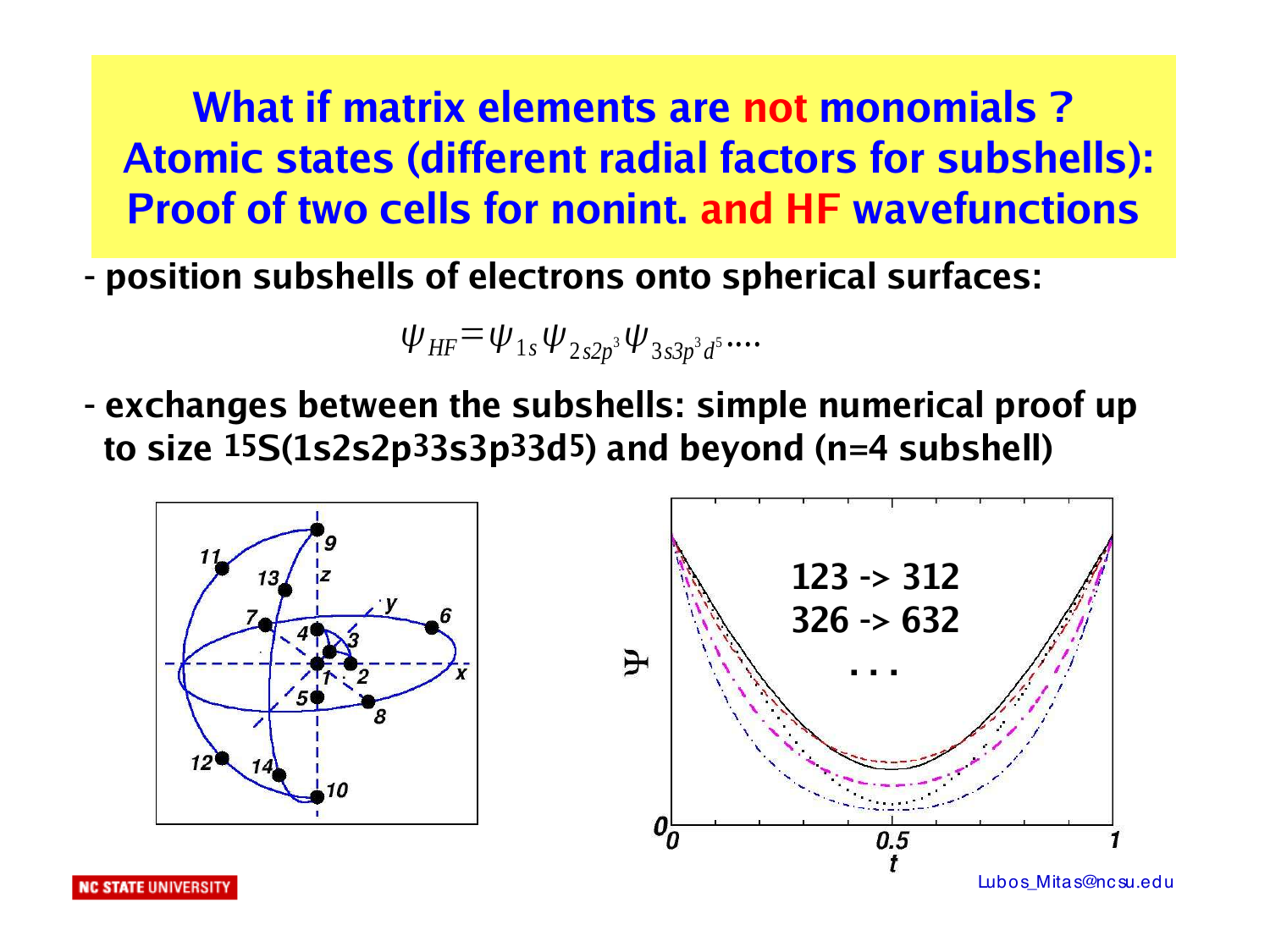## **For noninteracting/HF systems adding another spin channel or imposing additional symmetries generate more nodal cells**

**Unpolarized nonintenracting/HF systems: 2\*2=4 nodal cells!!! product of two independent Slater determinants** 

 $\psi_{HF} = det^{\uparrow} {\phi_{\alpha}} det^{\downarrow} {\phi_{\beta}}$ 

**- in general, imposing symmetries generates more nodal cells: the lowest quartet of S symmetry <sup>4</sup>S(1s2s3s) has six nodal cells** 

 **What happens when interactions are switched on ?**

 **"Nodal/topological degeneracy" is lifted and multiple nodal cells fuse into the minimal two again!**

 **First time showed on the case of Be atom, Bressanini etal '03**

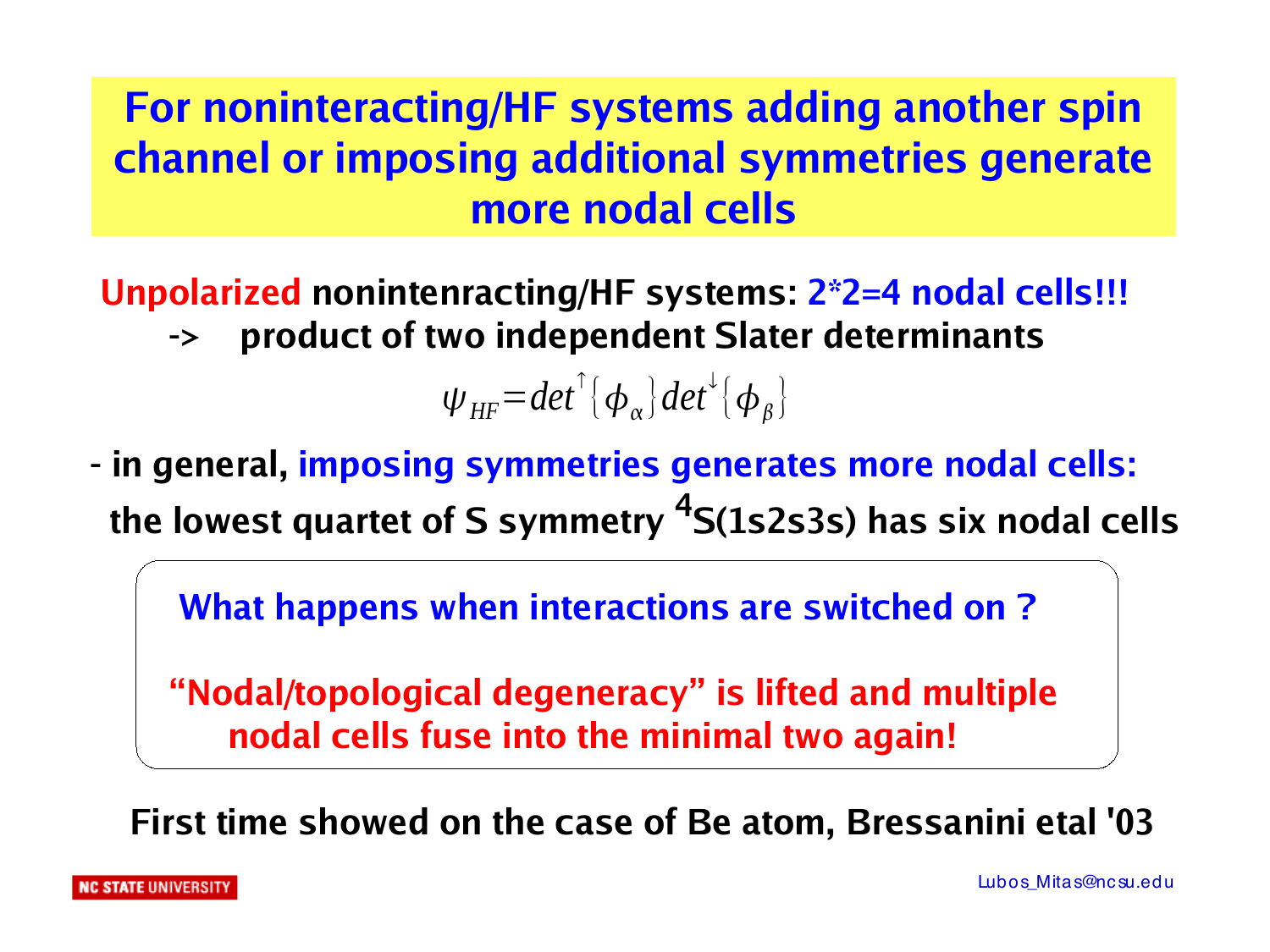## **Sketch the proof idea on a singlet of** *interacting* **harmonic fermions using the BCS wave function**

**Example: 6 harmonic 2D fermions in the singlet ground state.** Rotation by  $\pi$  exchanges particles in **each spin channel: positioned on HF node**

$$
\psi_{HF} = det^{\uparrow}[\psi_n(i)]det^{\downarrow}[\psi_n(j)] =
$$
  
= det  $\left[\sum_n^N \psi_n^{\uparrow}(i) \psi_n^{\downarrow}(j)\right] = det \left[\phi_{HF}^{\uparrow \downarrow}(i,j)\right] = 0$ 

**BCS pair orbital -> add correlations:**

$$
\phi_{BCS}^{\uparrow\downarrow}(i,j) = \phi_{HF}^{\uparrow\downarrow}(i,j) + \alpha \phi_{corr}^{\uparrow\downarrow}(i,j)
$$

**virtuals from the first unoccupied subshell**



 $\Psi_{BCS} = det\{\phi_{BCS}^{\uparrow\downarrow}(i,j)\} = \alpha r_a r_b \cos(\phi) [2(r_a r_b \cos(\phi))^2 - r_a^2 - r_b^2] \neq 0$ 

**BCS wavefunction is nonvanishing for arbitrary weak interaction!**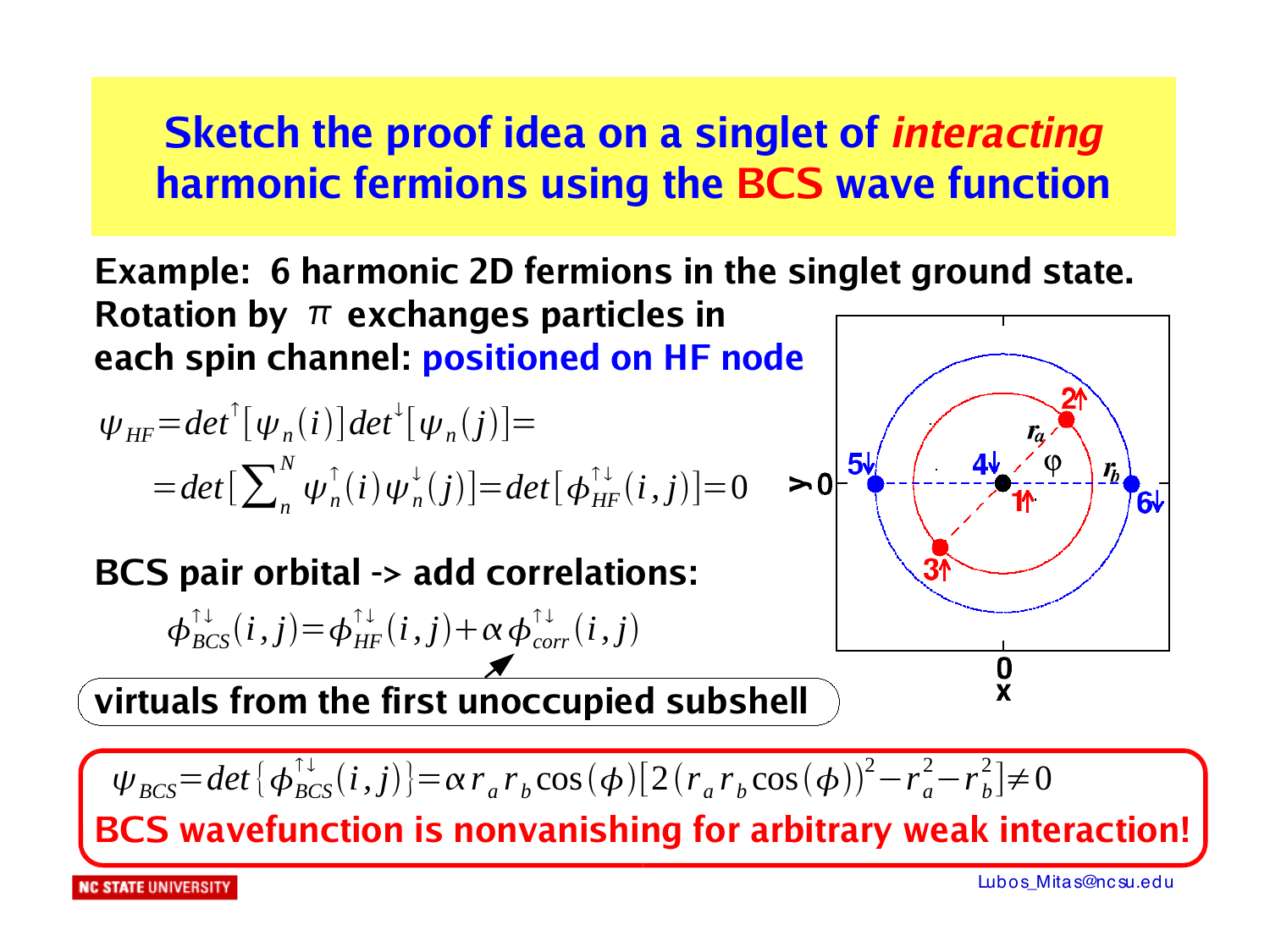## **Correlation in the BCS wavefunction is enough to fuse the noninteracting four cells into the minimal two**

**Arbitrary size: position the particles on HF node (wf. is rotationally invariant)**



**HF pairing (sum over occupieds, linear dependence in Sl. dets)**   $\Psi_{HF} = det[\Psi_n(i)]det[\Psi_n(j)] = det[\sum_{n \le N} \Psi_n(i)\Psi_n(j)] = det[\Phi_{HF}(i,j)] = 0$ 

**BCS pairing (sum over occupieds and virtuals, eliminate lin. dep.)**

$$
\begin{aligned}\n\phi_{BCS}(i,j) &= \phi_{HF}(i,j) + \alpha \sum_{n,m >N} c_{nm} \psi_n(i) \psi_m(j) \\
\psi_{BCS} &= det[\phi_{BCS}(i,j)] \neq det[\psi_{nm}(i)] \det[\psi_{nm}(j)] \rightarrow \psi_{BCS} \neq 0\n\end{aligned}
$$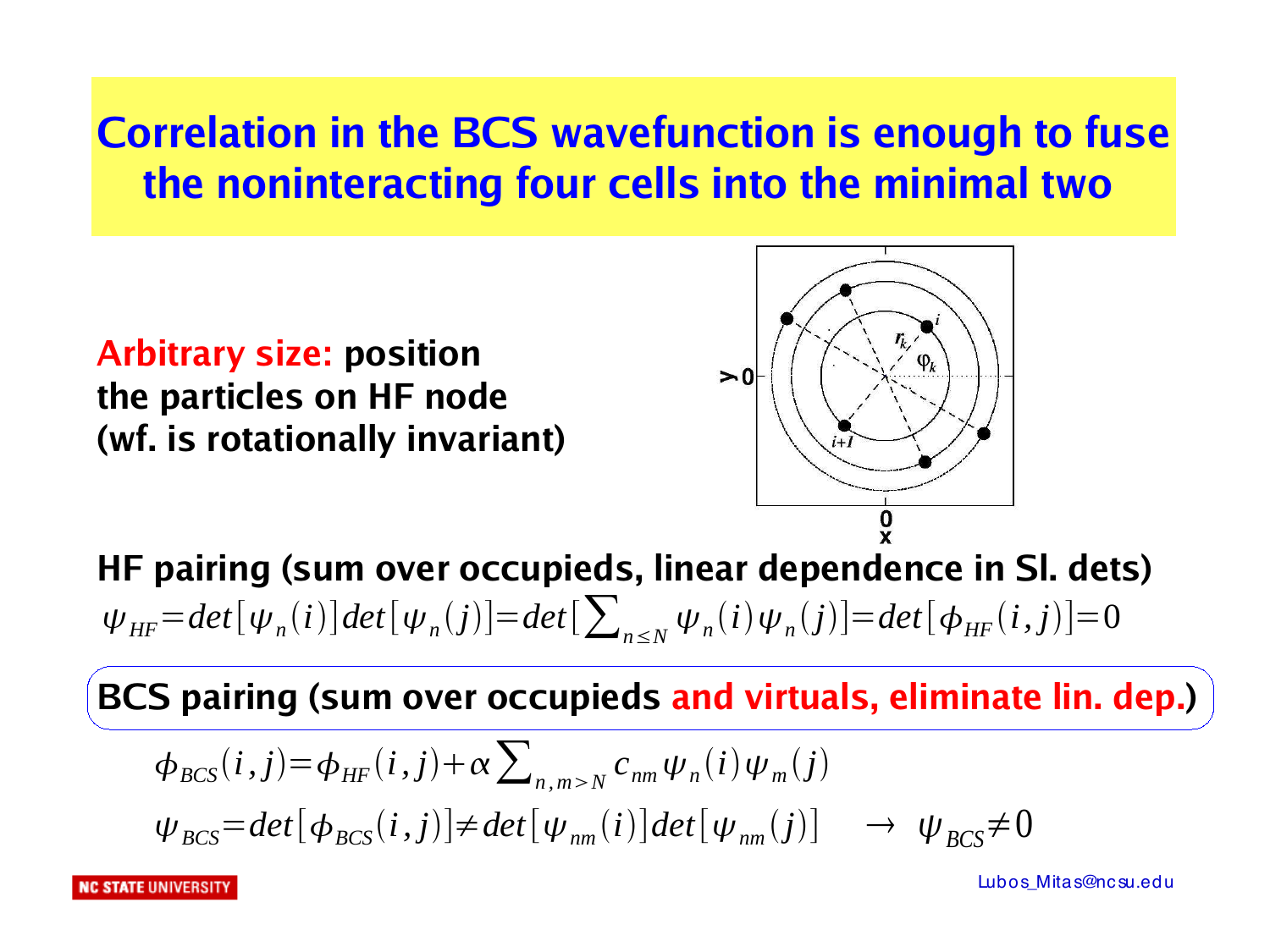## **Effect of correlation in homogeneous electron gas: singlet pair of e- winds around the box without crossing the node**



**HF crosses the node multiple times, BCS does not (supercond.)**

**NC STATE UNIVERSITY**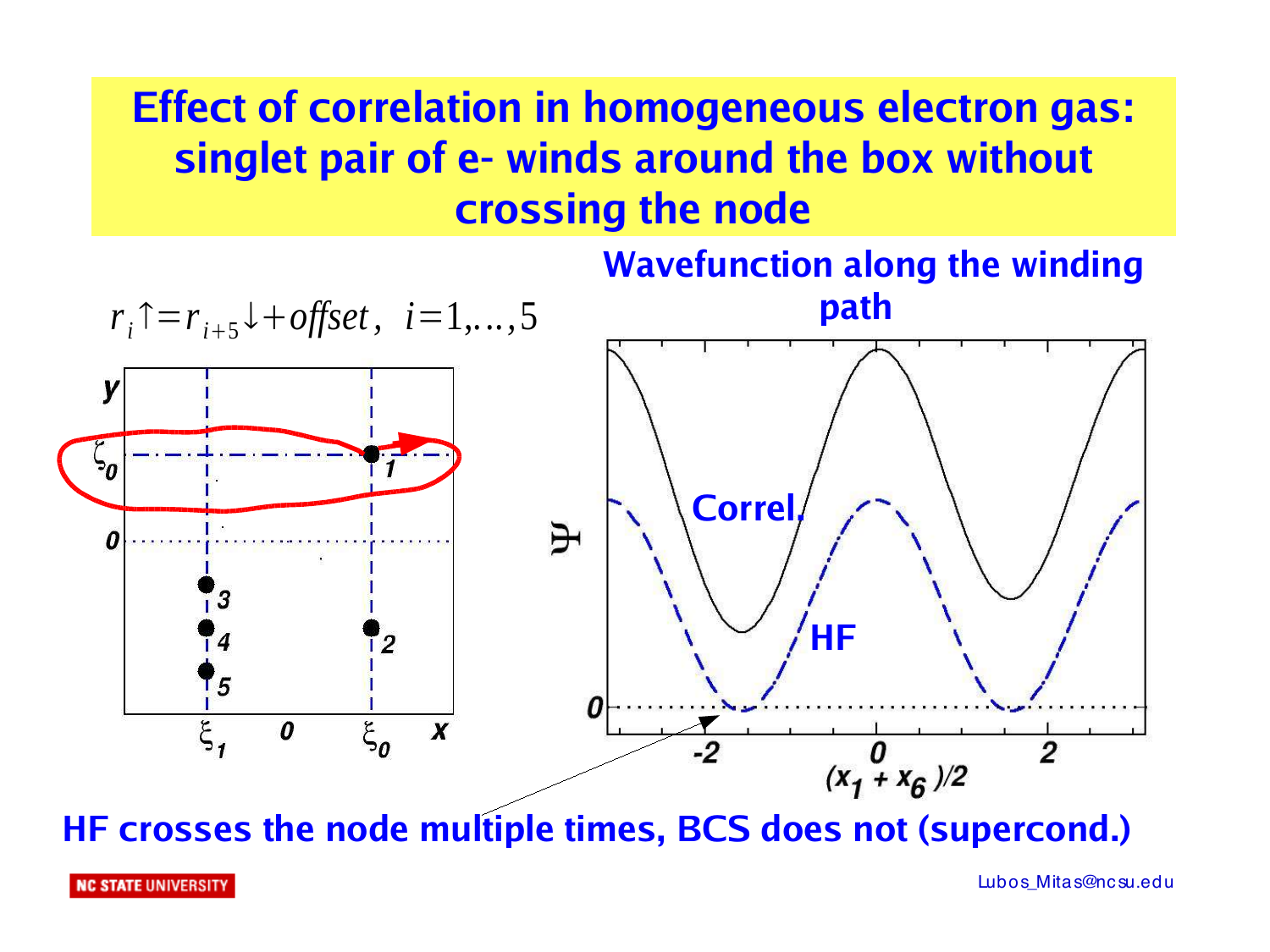## **The same is true for the nodes of temperature/imaginary time density matrix**

**Analogous argument applies to temperature density matrix**

$$
\rho(R, R', \beta) = \sum_{\alpha} \exp[-\beta E_{\alpha}] \psi *_{\alpha}(R) \psi_{\alpha}(R')
$$

 $f$ *ix*  $R$ <sup>*'*</sup>,  $\beta$   $\rightarrow$  **nodes/cells in the**  $R$  **subspace** 

**High (classical) temperature:**  $\rho(R,R',\beta)=C_N det \{ \exp[-(r_i-r'_j)^2/2\beta] \}$ 

**enables to prove that R and R' subspaces have only two nodal cells. Stunning: sum over the whole spectrum!!! L.M. PRL, 96, 240402; cond-mat/0605550**

**The next problem: more efficient description of nodal shapes. Calls for better description of correlations -> pfaffians ...**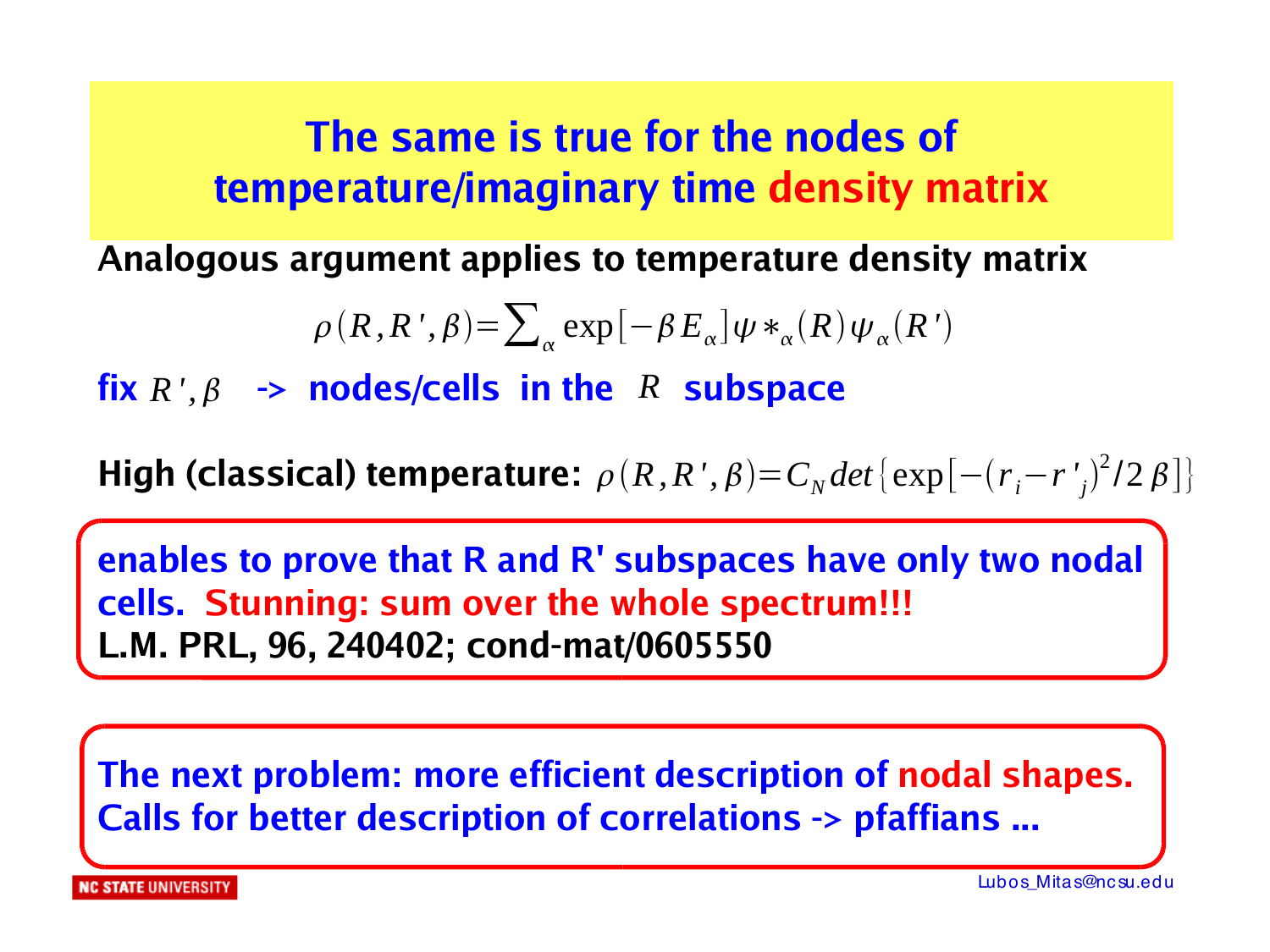### **Let us introduce a pfaffian: signed sum of all distinct pair partitions (Pfaff, Cayley ~ 1850)**

$$
pf[a_{ij}] = \sum_{p} (-1)^{p} a_{i_{1}j_{1}}...a_{i_{N}j_{N}}, \quad i_{k} < j_{k}, \quad k = 1,...,N
$$

#### **Example: pfaffian of a skew-symmetric matrix**

$$
pf\begin{bmatrix} 0 & a_{12} & a_{13} & a_{14} \ -a_{12} & 0 & a_{23} & a_{24} \ -a_{13} & -a_{23} & 0 & a_{34} \ -a_{14} & -a_{24} & -a_{34} & 0 \end{bmatrix} = a_{12}a_{34} - a_{13}a_{24} + a_{14}a_{23}
$$

Signs: 
$$
+
$$
  
\n $1\ 2\ 3\ 4$   
\n $1\ 2\ 3\ 4$   
\n $1\ 2\ 3\ 4$   
\n $1\ 2\ 3\ 4$ 

**NC STATE UNIVERSITY**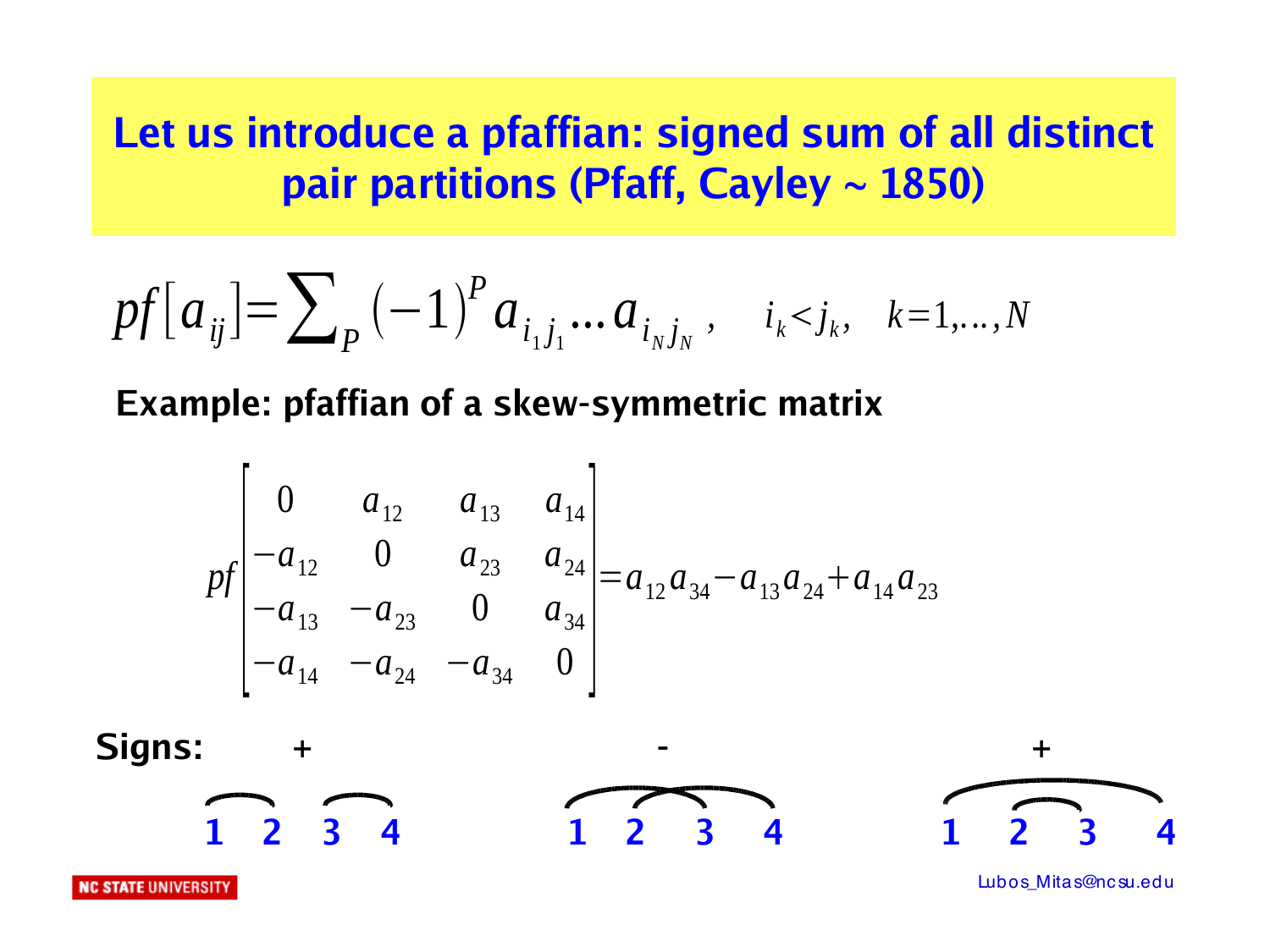### **Relations of pfaffians and determinants**

● **For any square matrix B (nxn)**

$$
det(B) = (-1)^{n(n-1)/2} pf \begin{bmatrix} 0 & B \\ -B^T & 0 \end{bmatrix}
$$

● **For any skew-symmetric matrix A (2nx2n)** 

 $det(A) = [pf(A)]^{2}$ 

● **Any determinant can be written as pfaffian but not vice versa: pfaffian is more general, determinant is a special case**

**Algebra similar to determinants: pfaffian can be expanded in minors, evaluated by Gauss-like elimination directly, etc.**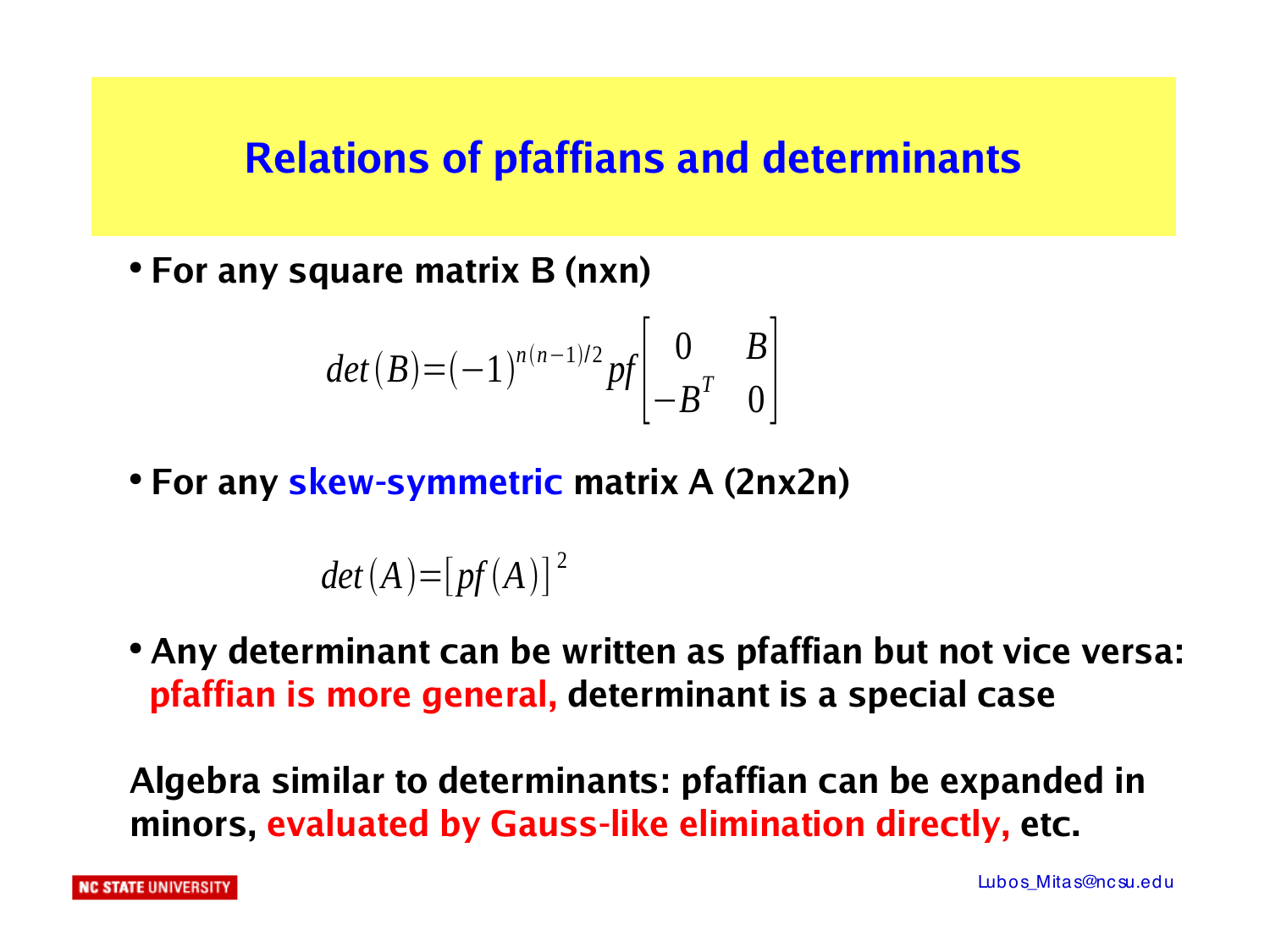## **Why is pfaffian useful ? The simplest antisymmetric wavefunction constructed from pair spinorbital!**

**One-particle orbitals + antisymmetry -> Slater determinant/HF**

 $\psi_{HF} = A[h_1(x_1)h_2(x_2)...] = det[h_k(x_i)]$   $x_i = (r_i, \sigma_i)$   $i, k = 1,...,N$ 

**Pair orbital + antisymmetry -> pfaffian !!!**

 $\Psi_{PF} = A[\phi(x_1, x_2) \phi(x_3, x_4) \dots] = pf[\phi(x_i, x_j)]$  $i, j=1,...,2N$ 

**Note: in the simplest case only one pair (spin)orbital**

$$
\phi(x_i, x_j) = \phi^{\uparrow \downarrow}(r_i, r_j)(\uparrow \downarrow - \downarrow \uparrow) + \chi^{\uparrow \uparrow}(r_i, r_j)(\uparrow \uparrow) + \chi^{\downarrow \downarrow}(r_i, r_j)(\downarrow \downarrow) + \chi^{\uparrow \downarrow}(r_i, r_j)(\uparrow \downarrow + \downarrow \uparrow)
$$
\n
$$
\bullet
$$
\nsymmetric/singlet\nantisymmetric/triplet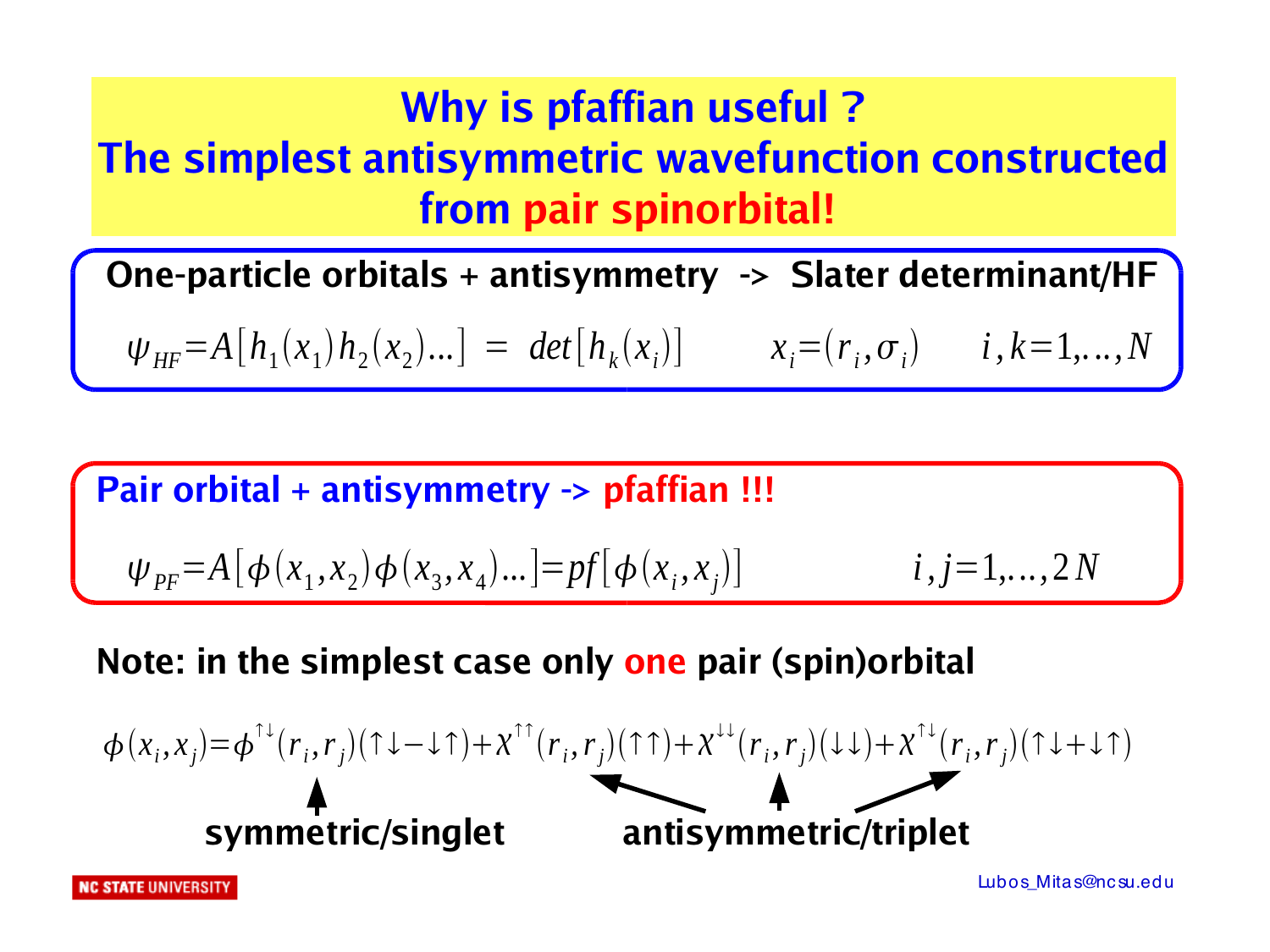## **Pfaffian special cases: for example, Bardeen-Cooper-Schrieffer (BCS) wavefunction**

Antisymmetized product of singlet pair orbitals  $\phi^{\uparrow\downarrow}(i,j)$  $\Psi_{BCS} = A[\phi(i,j)] = det[\phi(i,j)]$ 

**- supeconductivity, BEC; Casula, Sorella etal '04 for atoms**

**Problem with spin-polarized cases:**  $N^{\downarrow} = n$  while  $N^{\uparrow} = n + m$  $\Psi_{BCS} = A[\phi(1,n)...\phi(n,2n)\times h_1(2n+1)...h_m(2n+m)]$ 

where  $h_k(i)$  are one-particle orbitals

**- fully spin-polarized state trivially recovers Hartree-Fock, pair correlations gone :-(**

$$
\psi_{BCS} = A[h_k(i)] = det[h_k(i)] = \psi_{HF}
$$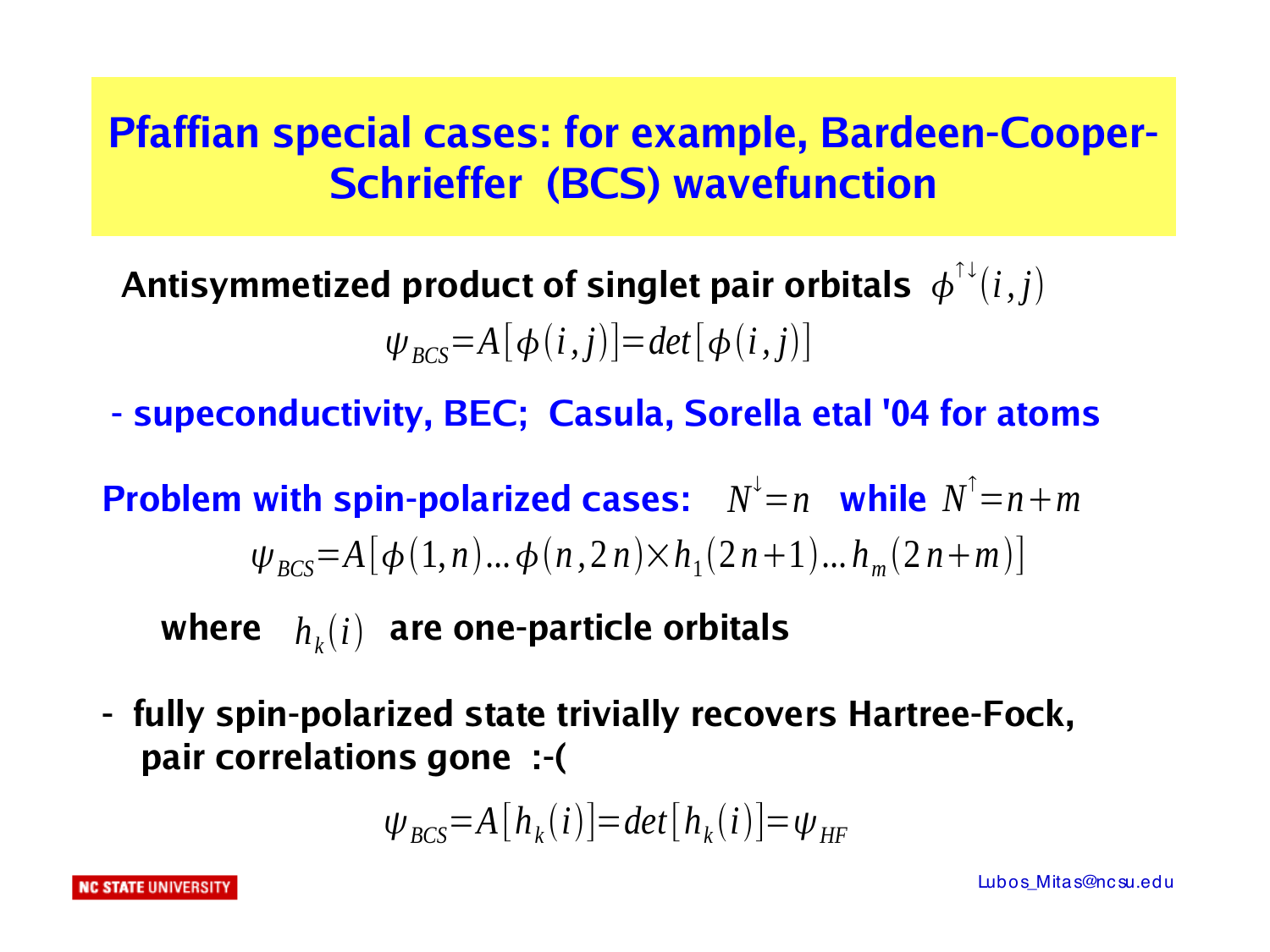**Pfaffian wavefunctions with both singlet and triplet pairs (beyond BCS!) -> all spin states treated consistently: simple, elegant**

$$
\psi_{PF} = pf \begin{bmatrix} \chi^{\uparrow\uparrow} & \phi^{\uparrow\downarrow} & \psi^{\uparrow} \\ -\phi^{\uparrow\downarrow\tau} & \chi^{\downarrow\downarrow} & \psi^{\downarrow} \\ -\psi^{\uparrow\tau} & -\psi^{\downarrow\tau} & 0 \end{bmatrix} \times \exp[U_{corr}]
$$

**- pairing orbitals expanded in one-particle basis** 

$$
\phi(i,j) = \sum_{\alpha \ge \beta} a_{\alpha\beta} [h_{\alpha}(i) h_{\beta}(j) + h_{\beta}(i) h_{\alpha}(j)]
$$
  

$$
\chi(i,j) = \sum_{\alpha > \beta} b_{\alpha\beta} [h_{\alpha}(i) h_{\beta}(j) - h_{\beta}(i) h_{\alpha}(j)]
$$

**- unpaired**   $\psi(i) = \sum_{\alpha} c_{\alpha} h_{\alpha}(i)$ 

**- expansion coefficients and the Jastrow correlation optimized (M.Bajdich, L.M., et al, PRL, 2006)**

**NC STATE UNIVERSITY**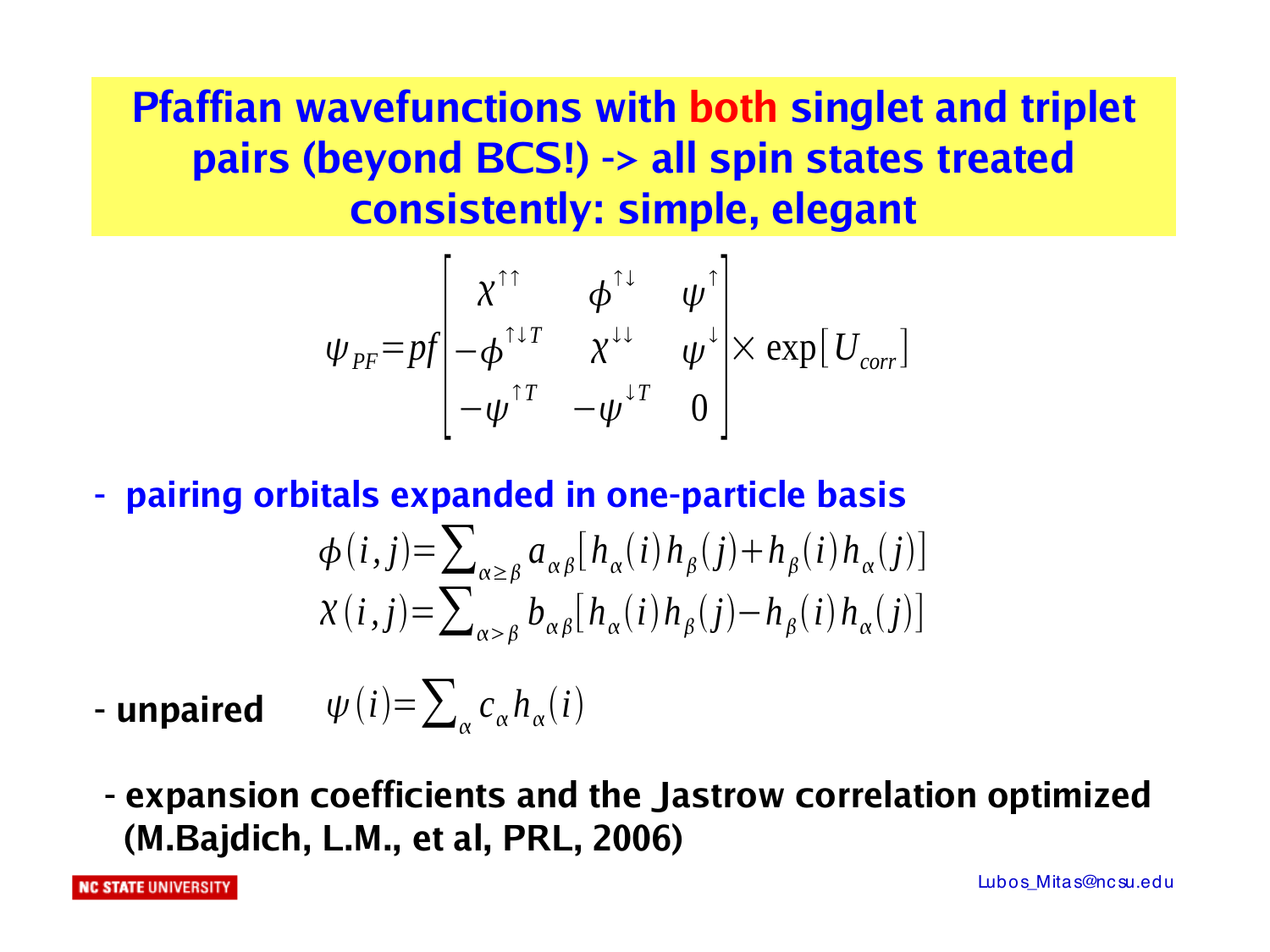## **DMC correlation energies of atoms, dimers Pfaffians: more accurate and systematic than HF while scalable (unlike CI)**



**NC STATE UNIVERSITY**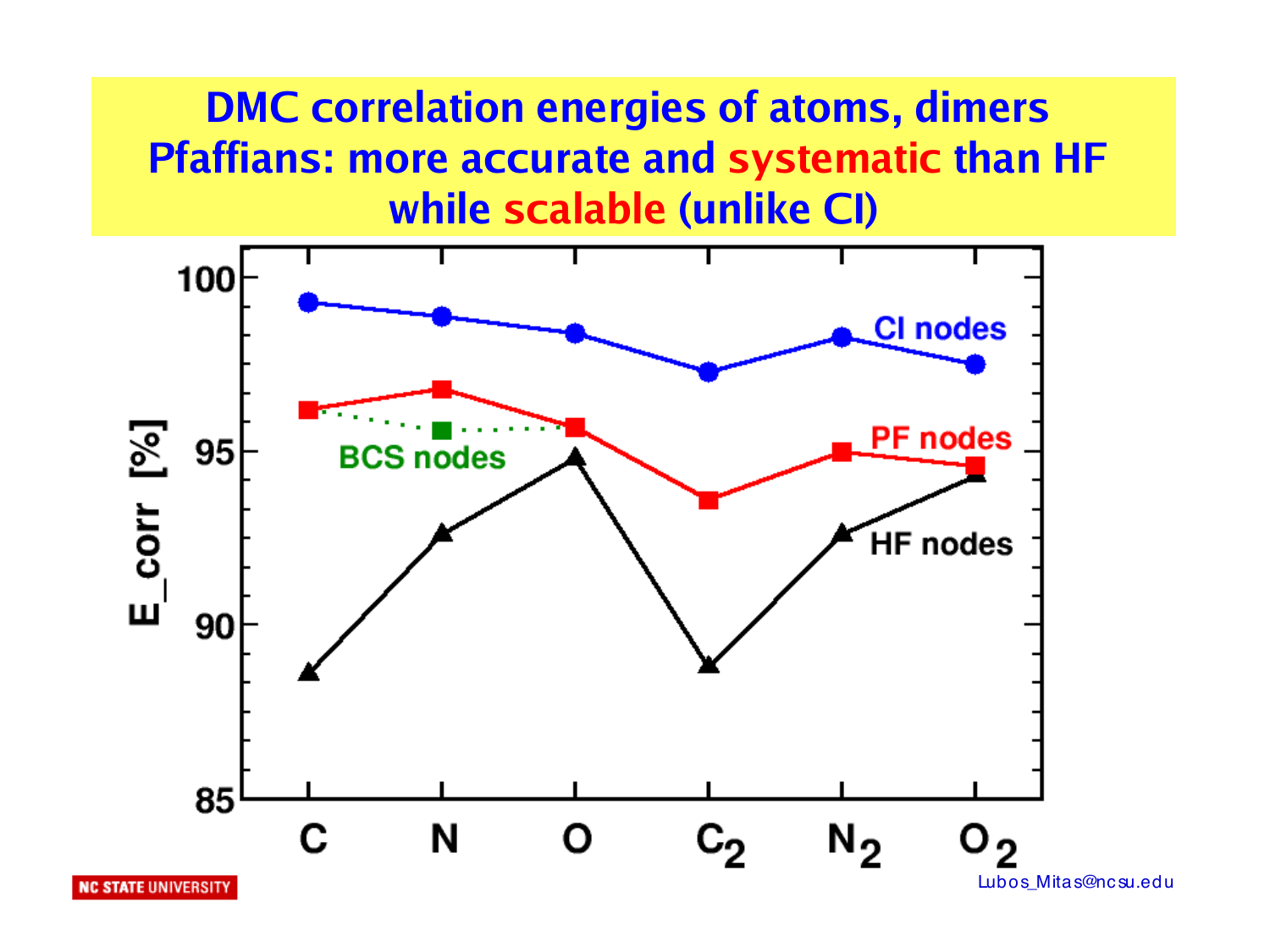## **Expansions in multiple pfaffians for first row atoms: FNDMC ~ 98 % of correlation with a few pfaffians**

**Table of correlation energies [%] recovered: MPF vs CI nodes**

 **n= # of pfs/dets**

| <b>WF</b>      | $\mathsf{n}$ | <b>C</b> | n  | N    | $\mathsf{n}$ | O    |
|----------------|--------------|----------|----|------|--------------|------|
| <b>DMC/MPF</b> | 3            | 98.9     | 5. | 98.4 | <b>11</b>    | 97.2 |
| <b>DMC/CI</b>  | 98           | 99.3     | 85 | 98.9 | 136          | 98.4 |

**- further generalizations: pairing with backflow coordinates, independent pairs, etc (talk by M. Bajdich, V21.11 )**

 **Pfaffians describe nodes more efficiently**

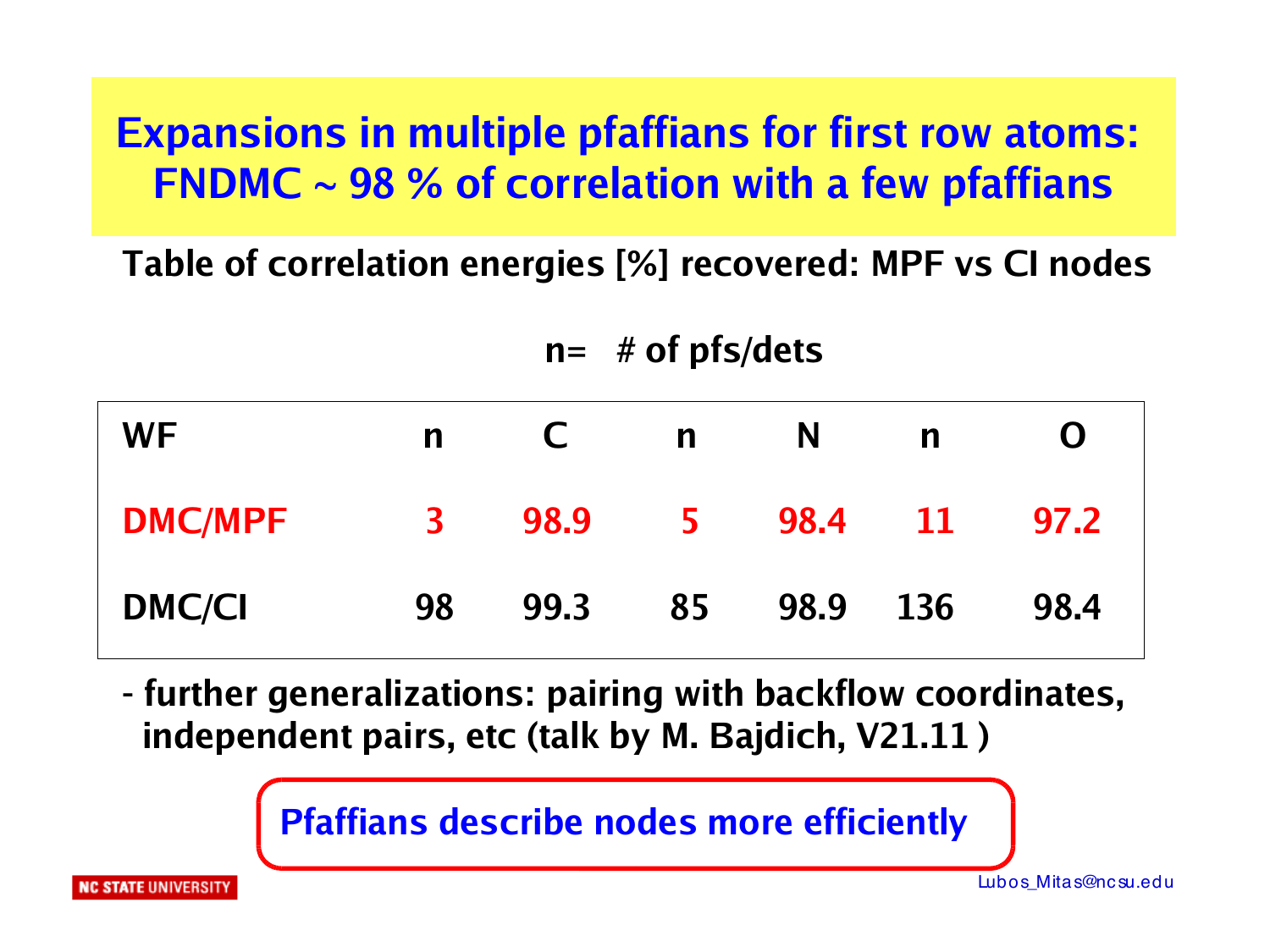**Nodes of different WFs (%E\_corr in DMC): oxygen atom wavefunction scanned by 2e- singlet (projection into 3D -> node subset)**

**HF** (94.0(2)%) **MPF** (97.4(1)%) **CI** (99.8(3)%)



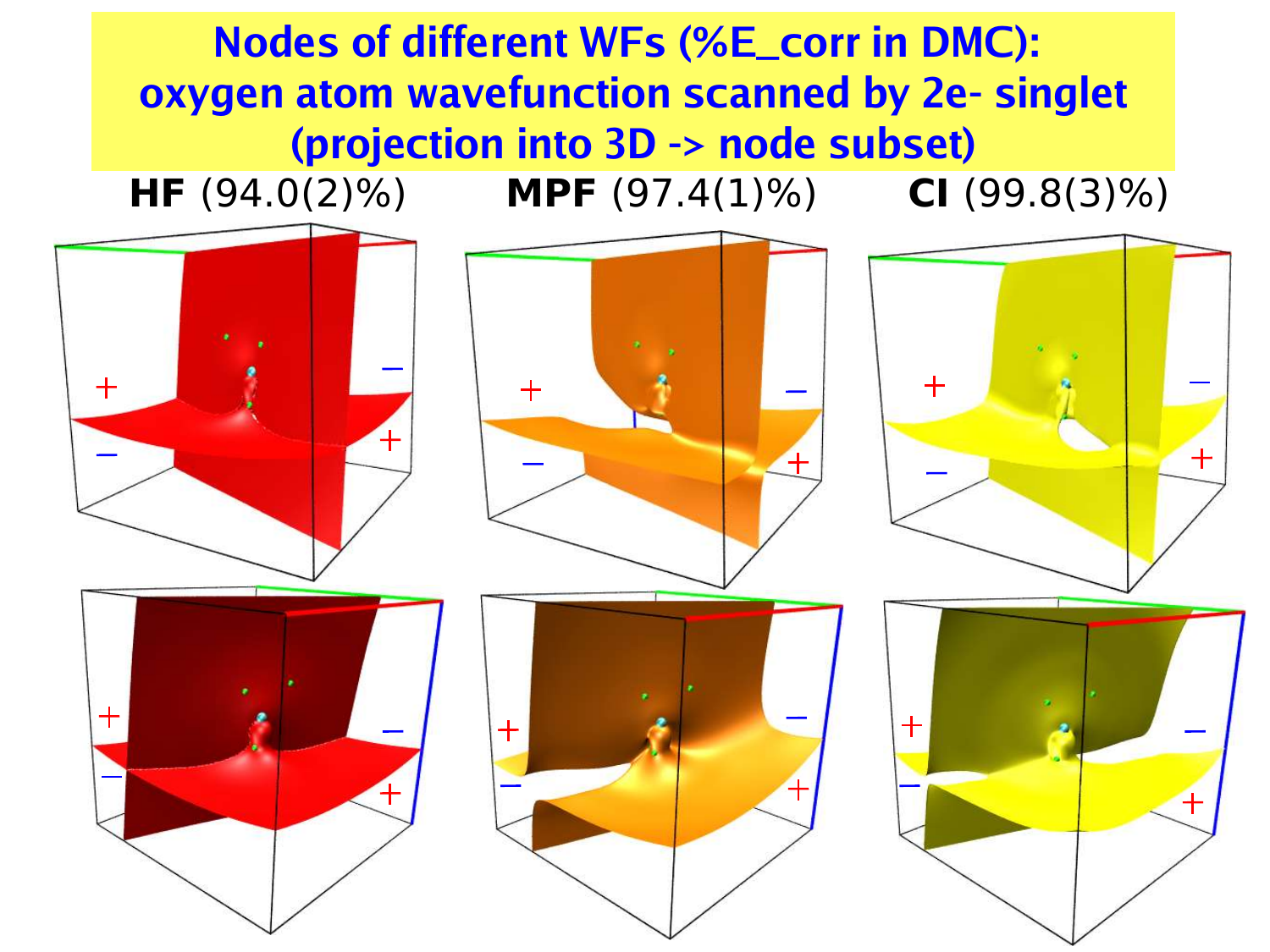### **Summary**

- **fixed-node approximation: in most cases the most accurate and practical electronic structure method around; to reach beyond one needs to understand the properties of nodes**
- **explicit proof of two nodal cells for d>1 and for any size: fundamental property of fermionic ground states**
- **antisymmetrized pair spinorbital wavefunction: pfaffian**
- **nodal shapes subtle: ~ 5 % of correlation energy; pfaffian: compact, has the right topology**
- **fermion nodes: another example of importance of quantum geometry and topology for electronic structure**

**NC STATE UNIVERSITY**